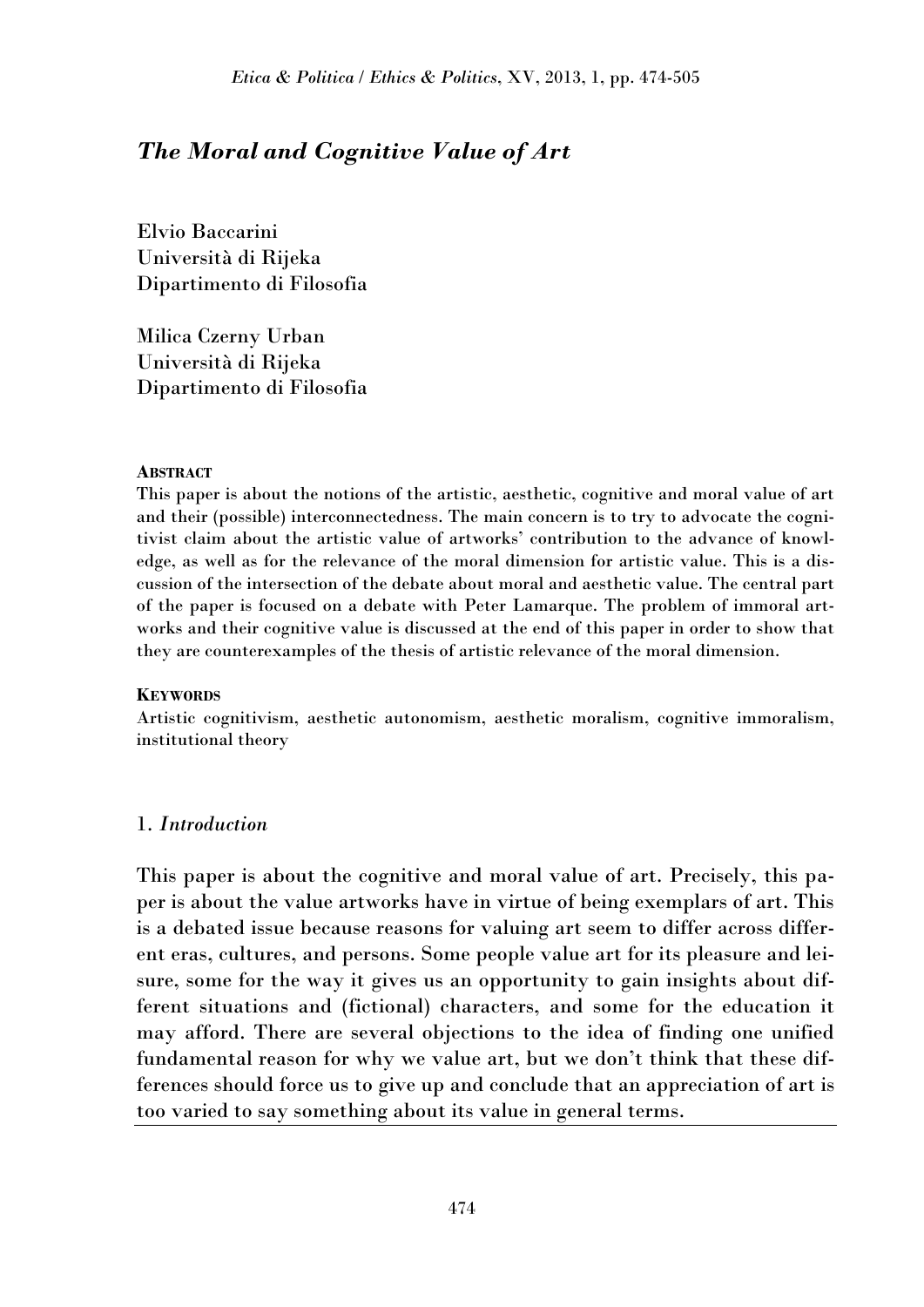To start, we can say that there is wide-spread agreement about what does not constitute the artistic value of artworks. For example, the value we are speaking about is not the amount of money that one can receive for a picture that one is selling. We call this the market value of art, i.e. the value that artworks have in virtue of their particular place in the market. It is not controversial to say that the market value of an artwork is not a characteristic that is relevant in establishing the artistic value of the artwork. We can try to explain this common stance in various ways. We can say, for example, that the market value depends, in great part, on contingencies and is apt to be variable. We can say that this same, or a similar value, can in general be realized by other means. For example, a person who needs money can obtain it by deciding to sell her car instead of a picture that she possesses. In this paper, we put the issue of the artistic value of artworks in terms of the proper focus a person has when she approaches an artwork as artwork. The value of artworks that we are speaking about is the value that a person cannot neglect if she wants to properly consider the artwork as artwork.<sup>1</sup> It is not regrettable if one neglects the market value of an artwork if one considers its artistic value. Neglecting some other features, however, represents a failure in approaching the artwork from the standpoint of its artistic value.

Despite such values from which we can uncontroversially distinguish artistic value, there are disputed issues. There are debates, for example, about whether the epistemological contribution of an artwork is a part of its value as artwork. James O. Young, for example, is one of the authors who most radically claims that considering how much an artwork contributes to the improvement of our knowledge is a part of evaluating it as an artwork (furthermore, he says that this is important to establish whether something is even an artwork at all) (Young, 2001). There is an intense debate about whether the moral dimension of an artwork influences it artistic value, and, again, we can put the question in terms of whether we artistically approach an artwork properly if we let its moral dimension influence our artistic judgment about it, and how.

#### 2. *Subject, theme, aboutness, seriousness*

 $\overline{a}$ 

Peter Lamarque is the principal author who we discuss in this paper. His

<sup>1</sup> Here we follow (Lamarque and Olsen, 1994, 255-257 and Lamarque, 2010, 101-103)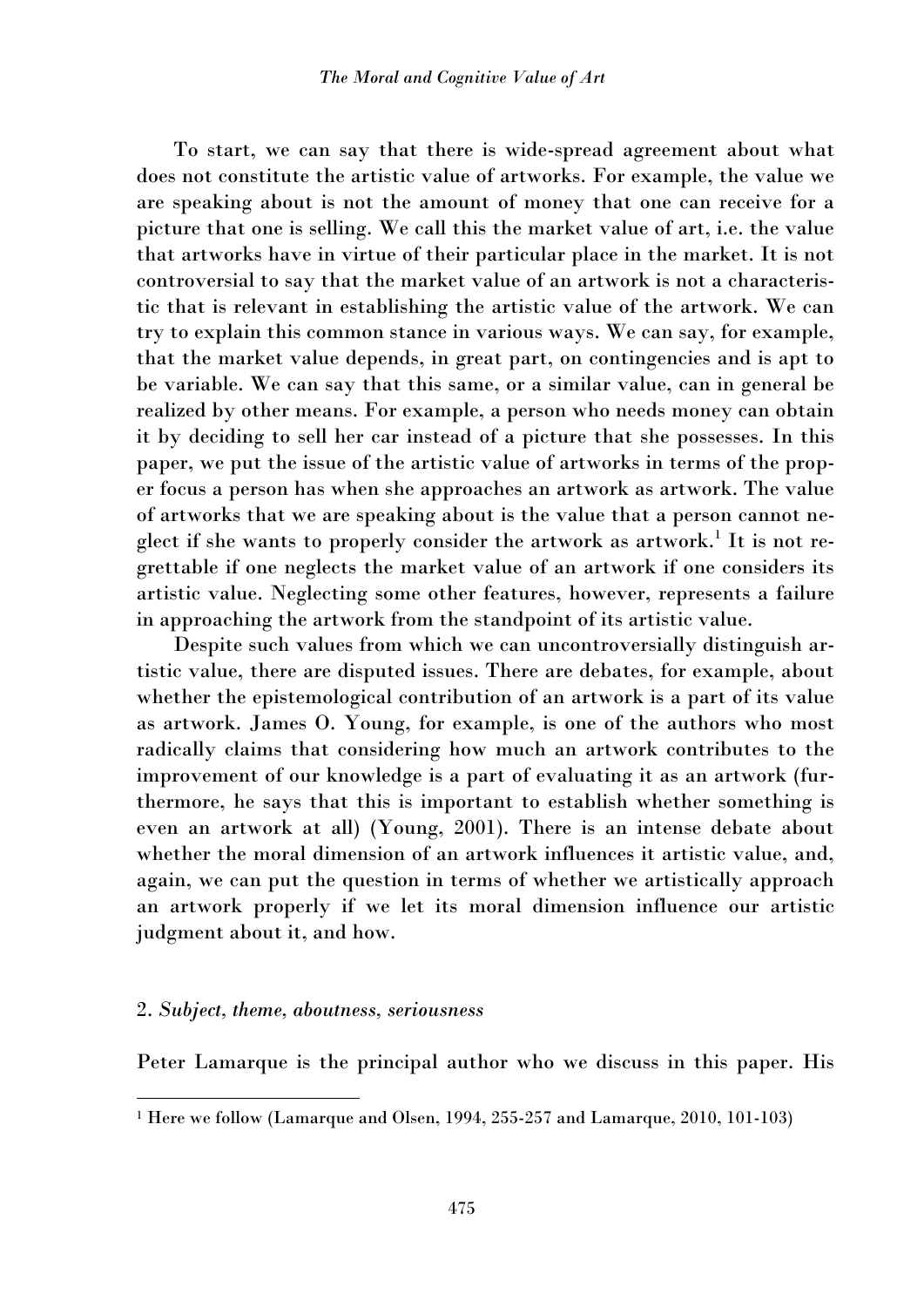specific interest is in the philosophy of literature, but we extend his theses to other art forms as well, and debate them in this broader context. In his considerations of what is proper in evaluating an artwork as artwork he says that "the design, form, and the structure of verbal artifact; the presentation of a subject with a reasonable degree of coherence and connectedness; and the development of a thematic interest that allows for deeper, more farreaching reflection on, and beyond, the particularities of the subject" (Lamarque, 2009, 258) are all expectations that readers have when approaching works of art. The value of art resides on the quality of experience that artwork yields and, for Lamarque, it is based on "two broad dimensions: imaginativeness or creativity evident in design of the work, and the richness of its content at both subject and thematic levels" (Lamarque, 2009, 259). We will now dedicate a few words to explain the distinction between the subject and the theme of an artwork. Both, the subject and the theme related to the artwork. To explore a work's subject is to detect what it is immediately about, to speak of its explicit preoccupation, to retell its content, specify its main characters, events, emotions.

On the other hand, the theme includes much more than interpretative statements on the subject. When we speak of the interpretation of the theme, we are speaking of identifying the subject matter or the artwork's immediate content; and we are taking into account the whole perspective and vision the artwork is offering. Successful literature exposes its theme in an illuminating way and calls upon wider and more extensive interpretation. This differentiation between subject and theme is explicated by Lamarque with examples like Shakespeare's Macbeth, King Lear, Othello. To that we add the example of the film: The Lives of Others (Das Leben der Anderen). The subject of the movie is a secret police agent's preoccupation with the lives of a writer and his lover to whom he is conducting surveillance on. On the thematic level it is a movie about the control hidden powers exercise on the lives of people. "Posing a stark, difficult question — how does a good man act in circumstances that seem to rule out the very possibility of decent behavior? — it illuminates not only a shadowy period in recent German history, but also the moral no man's land where base impulses and high principles converge. Mr. von Donnersmarck, born in West Germany in 1973 and making his feature film debut, demonstrates astonishing visual and narrative rigor. Even more remarkably, he is able to reach back into the totalitarian past and over the Berlin Wall into the grim, brutal absurdity of the late, unlamented German Democratic Republic, and lay bare the anxious, cruel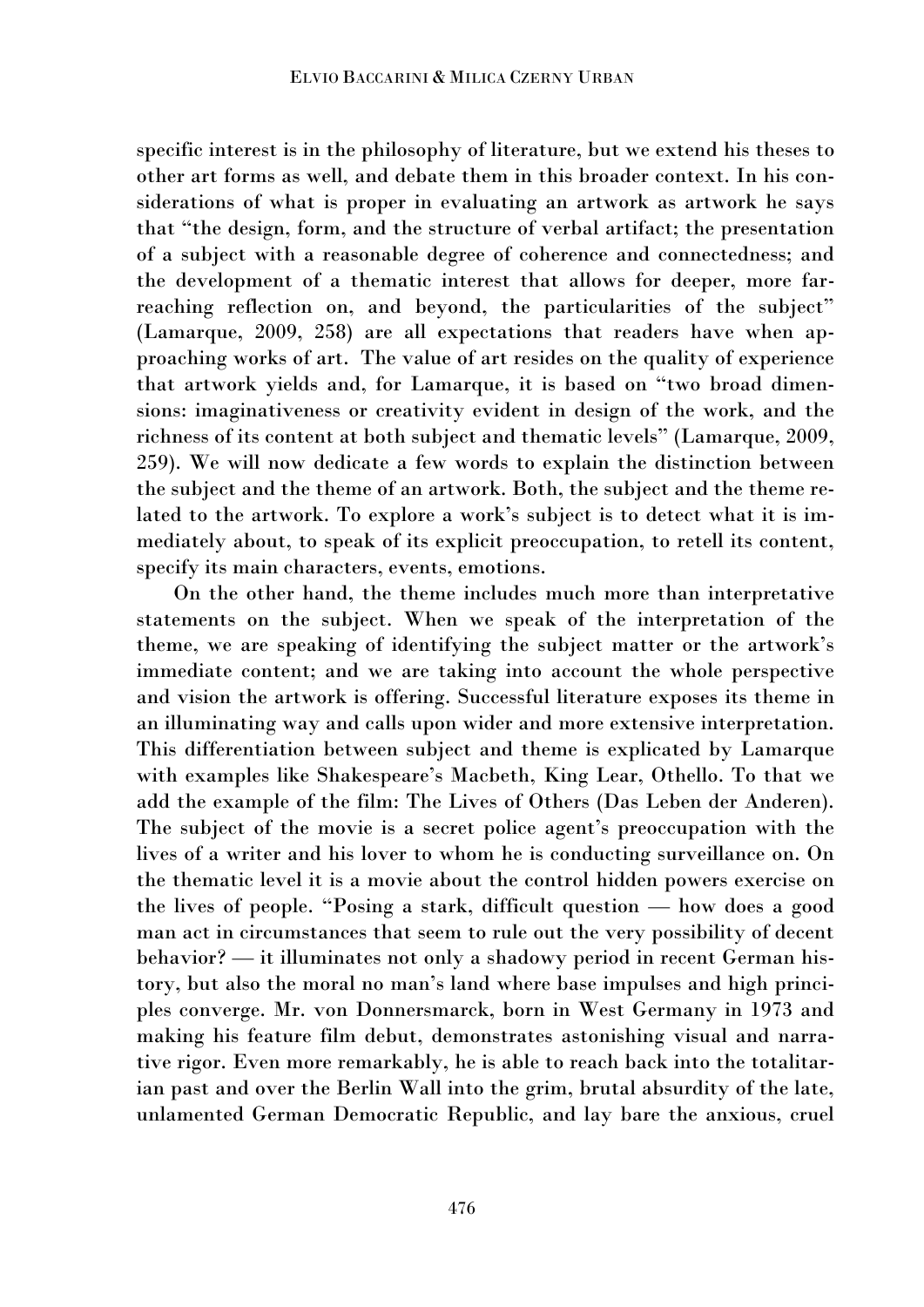psychology of socialism as it once existed" (Scott, NYT). "You expect the movie to focus on the charismatic couple and their "subversive" activities (they drink, party with artistic friends of questionable political correctness, and have sex!), but ["The Lives of Others"](http://rogerebert.suntimes.com/apps/pbcs.dll/classifieds?category=REVIEWS01&TITLESearch=The%20Lives%20of%20Others&ToDate=20121231) is really about the observer, the anonymous little gray man. He's supposed to maintain his distance, but the lives of the others he's monitoring begin to infiltrate his own consciousness" (Emerson) "If there is any justice, this year's Academy Award for best foreign-language film will go to "The Lives of Others," a movie about a world in which there is no justice"  $(Lane)^2$ .

Many different artworks may share a common subject, but on their thematic level they are different. Each artwork explores and demonstrates its own theme, through representing its concept and vision, preferably in an illuminating way, irrespective of whether it shares the subject with many other artworks. Lamarque's example is represented by: Marlowe's, Sophocles's and Mann's versions of Faust myth (Lamarque, 2009, 151). Literary critics tend to usually generalize works, and try to formulate thematic statements, which, in Lamarque's sense are the unifying vision of the artwork. Also, some philosophers of art think that the issue of truth in the interpretation on a thematic level is a central concern when engaging with the artwork. But, we will explore Lamarque's critique of cognitive value of artworks hereafter.

In order to show Lamarque's stance more completely, it is important to remark on the element of seriousness in art. As he says": "The point is that we can acknowledge the power and seriousness of literature, even its 'cognitive' nature, without supposing that its seriousness (value) lies in its ability to advance knowledge. […] When a novelist (Kafka, say, or Beckett) presents a pessimistic or nihilistic view of the world we can take pleasure from the novel and value it as literature without endorsing the vision portrayed. The interest is in how powerfully, effectively, and originally the vision is developed. That is a literary interest, not any empirical, philosophical or sociological support for the vision that might or might not be forthcoming from outside" (Lamarque, 2010, 80). "Some philosophers of literature are uneasy with the underlying thought that literary works can only be good if they have an educative function. That need not be the way to understand the 'usefulness' of poetry. The mistake is to suppose that to be serious or reflective a work must in effect teach something. Yet there is no such implication.

<sup>2</sup> These quotations are critic's reviews of the film *The Lives of Others*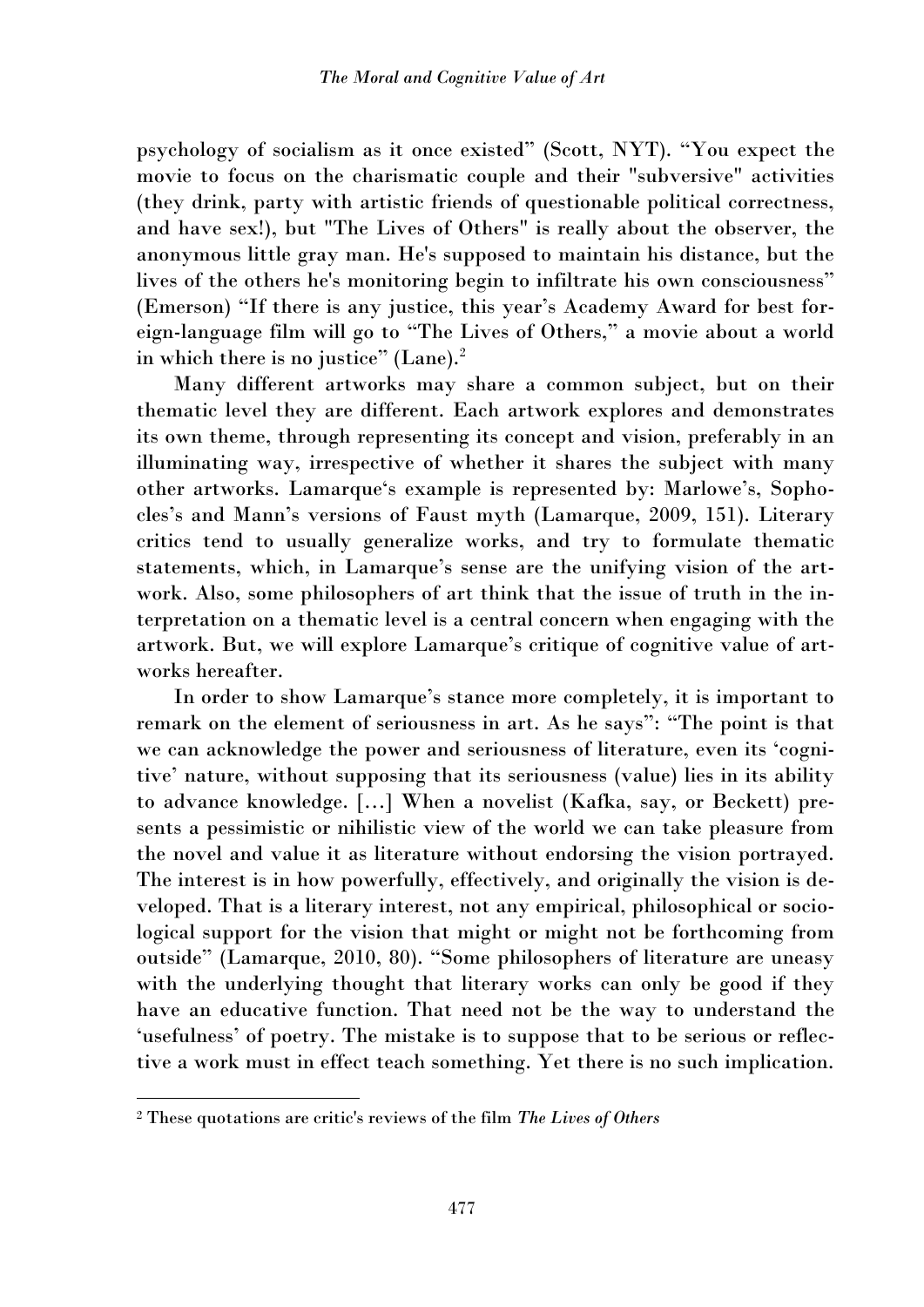A work is serious if it treats of a serious subject matter.<sup>3</sup> But it can do that without being true and without presenting a view that ought to be endorsed" (Lamarque, 2009, 258).

As we see, seriousness is constituted by various elements. Some of them are related to the way the content is presented (power, effectiveness and originality), others are related to the content as such: "A work is serious if it treats of a serious subject matter". More precisely, a serious subject matter is something of perennial human interest, typically deep moral issues.

Lamarque's thesis is that it is only relevant that the artwork is about such issues and that it develops this content with artistic values as those indicated above, but it is never artistically important that it, for example, advances our knowledge about what it treats, or contributes to improve our morally. On the contrary, we think that, endorsing the element of seriousness of artworks as a necessary element of their value, establishes the advance of knowledge or improvement of morality as values, as well. 3. *Aesthetic and artistic values*

The next section is dedicated to terminological clarity. In the current debates the distinction between "aesthetic" and "artistic" is not always clear. In some cases the distinction is not a problem. There are authors who say that the two completely overlap and thus define aesthetic value in narrow terms. Just as there are authors for whom the formal properties of the artwork are sufficient to establish the aesthetic and the artistic value of artworks.

"Artistic value" and "aesthetic value" are the equivalent of Berys Gaut, as well, but for opposed reasons, i.e., because he introduces several components in the aesthetic value. More precisely, Gaut speaks about the difference between wide and narrow aesthetic value. He claims that wide aesthetic value and artistic value are, actually, one and the same and they capture more than the formal (or beautiful) properties of works. Gaut claims that artistic theory, or wide aesthetic theory, should show not just that additional properties and values (such as cognitive and ethical) interact with aesthetic properties in a narrow sense, but that sometimes these qualities of art are aesthetic properties. (Gaut, 2007, 40.) Schellekens sees artistic value as the

<sup>3</sup> Here the expression "subject matter" mustn't be confused with the expression "subject" that we have defined above. "Subject matter" here refers most interestingly to what we indicated as the theme of the artwork.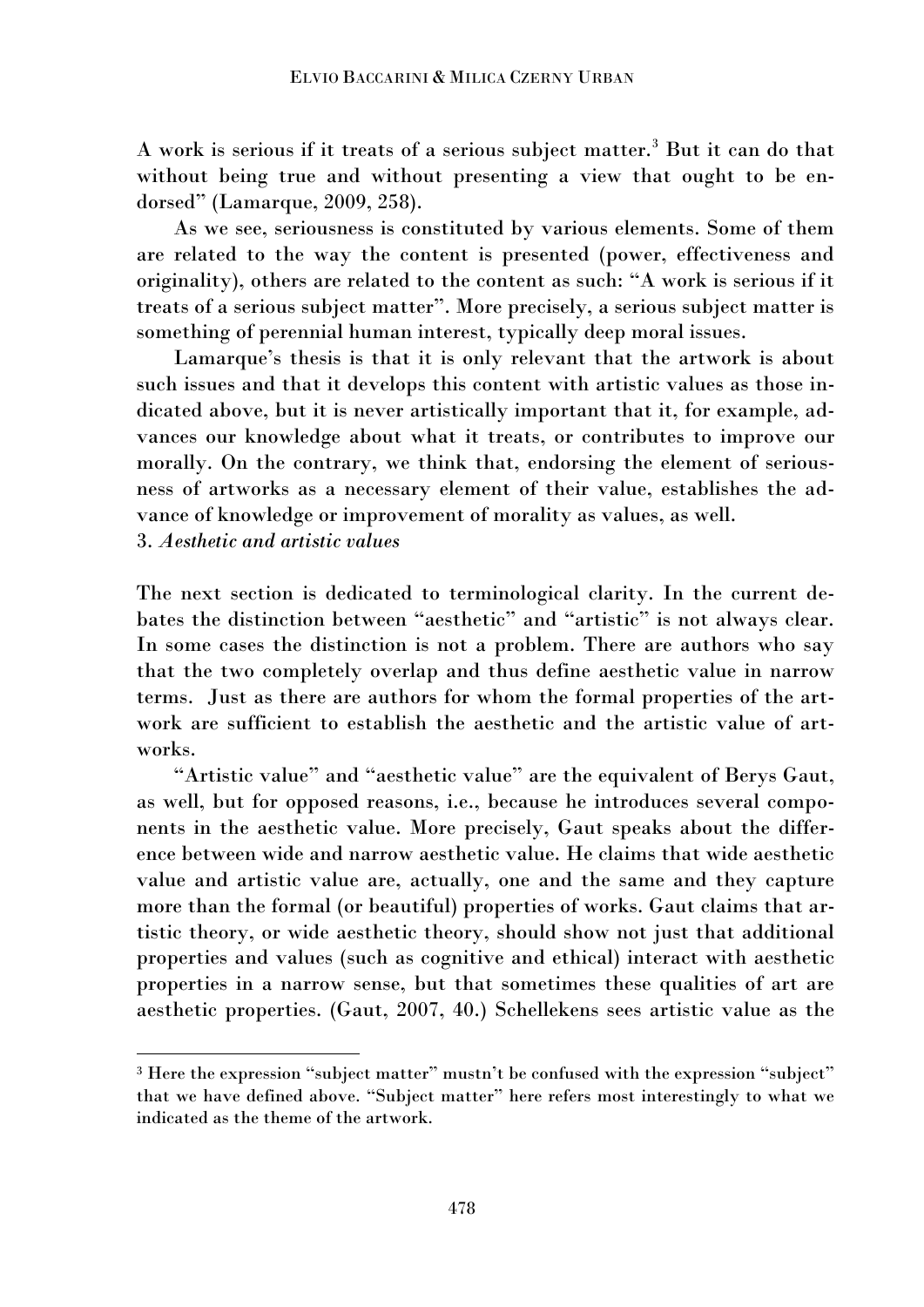value that art has in virtue of being a work of art, and as a value that can encompass different kinds of values, where the moral and aesthetic values are especially important for the intrinsic value of art. We see that in contrast to Gaut, Schellekens does not consider moral value as a possible part of the aesthetic value, even not if broad understood. The two concepts are distinguished, although they can both be part of the artistic value of an artwork. (Schellekens, 2007, 41)

Lamarque defines artistic value by making a difference between intrinsic and instrumental value. For artwork to be artistically valuable it has to be intrinsically valuable as a work of art, and it has to be response dependent (Lamarque, 2009, 233). In contrast to previously mentioned authors, Lamarque refuses to ascribe cognitive (and moral) values to the merit of intrinsic value. Also, he notices that there is a great difference between artistic and aesthetic value (in a narrow sense)<sup>4</sup>, since there is no explicit notion of what aesthetic is, and because of the examples of artworks that are not aesthetically valuable (in a sense of aesthetic usually grasped as beautiful). In addition, there are objects that are beautiful but are not pieces of art. Besides that, there are artworks that are anti-aesthetic or non-aesthetic, but if understood using a wider concept of aesthetic value<sup>5</sup> they can still be aesthetically valuable. Aesthetic value is sometimes conceived as analogous to perception, while artistic value is more similar to interpretation (Lamarque, 2009, 18). It seems that Lamarque does advocate that aesthetic value (in a wider conception) can be a critical value (artistic value) that an artwork can yield, as long as it is intrinsically valuable for the artwork as a work of art.

We intend to remain neutral in this paper in relation to the issue about whether cognitive and moral value are part of the broad aesthetic value (that is equivalent to artistic value), or are values of artworks additional to aesthetic value. The important thing for us is to have concepts distinguished from narrow aesthetic value. Dependently of the authors that we discuss in various parts of the paper we will use artistic value or aesthetic value as op-

<sup>4</sup> Lamarque takes Gaut's differentiation of narrow and wide notions of aesthetic values, in *Philosophy of Literature*, 18.

<sup>5</sup> A wider conception of aesthetic value relates to cases of non-aesthetic and anti-aesthetic examples. Lamarque concludes that: "Whenever we talk about the way something is achieved (an effect, a response) we are potentially in a realm of aesthetic. As for the antiaesthetic work, it is not entirely paradoxical to speak of a successful, even the aesthetically successful, use of ugly, repellent or shocking elements in bringing about some artistic end" (Lamarque 2009, 234).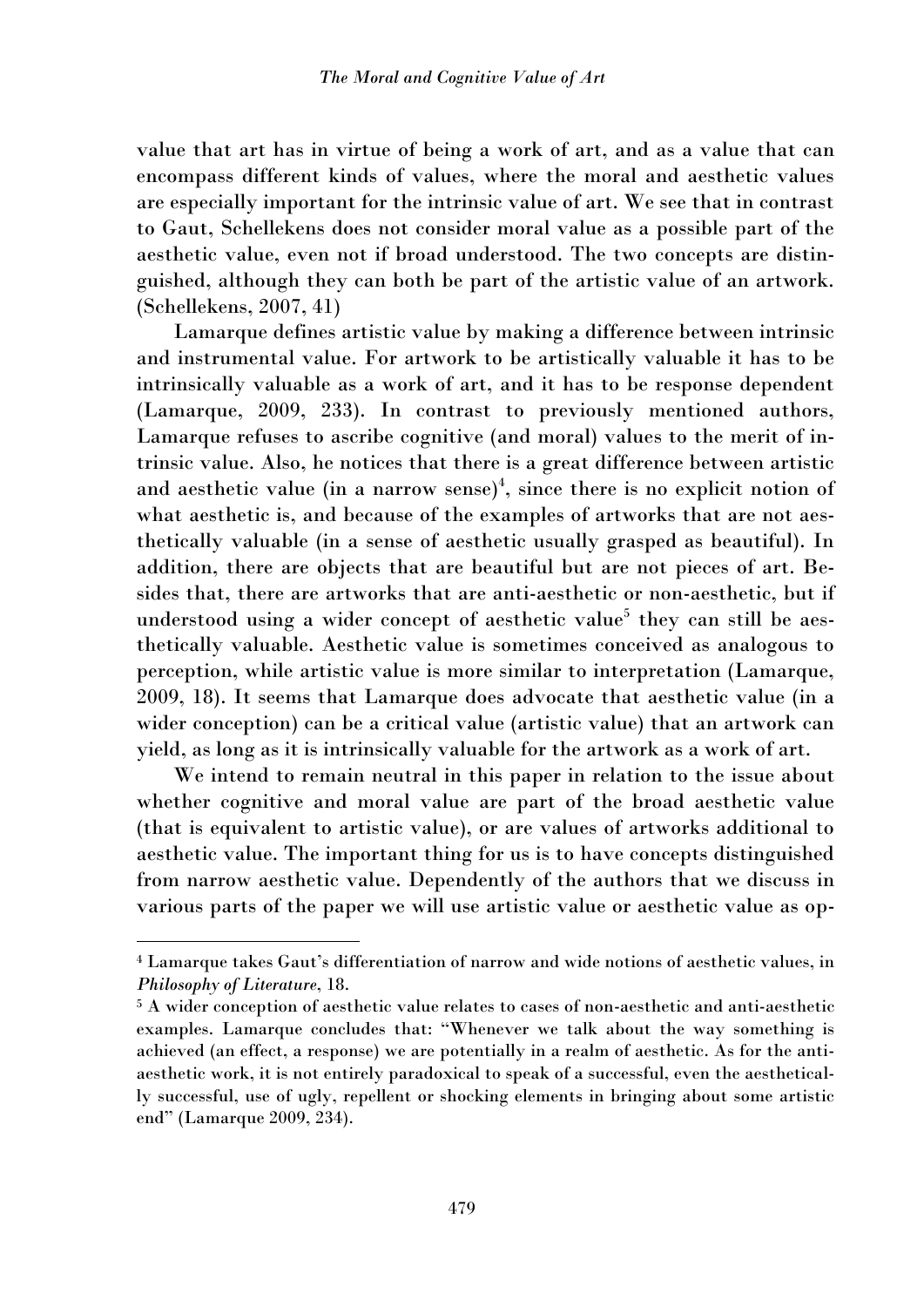posed to narrow aesthetic value.

# 3. *The importance of cognitive and moral value of artworks*

Now we go back to our discussion with Lamarque about whether cognitive value and moral values are a part of the aesthetic value of artworks. The debate about moral values, for Lamarque, starts not with asking whether moral thoughts and beliefs are present in works of art, because this is a fact that Lamarque finds obvious, but in questions concerning the relevance and status of these values. Namely, the aim of the debate is to discuss whether moral value is one of the reasons that contributes to the evaluation of literary works as works of art. In a similar way, Lamarque is ready to take for granted that art can contribute to the advance of knowledge, as well. For example, "Plenty of social history can be learned from the novel [*Felix Holt, the Radical*, by George Elliot], at whatever degree of reliability, but that kind of learning was never in dispute by the no-truth theorist". (Lamarque, 2009, 106)

So, what is at dispute? "The crucial point for the cognitivist […] is how important it is from a literary point of view to impart truth (or beliefs)" (Lamarque, 2009, 106). This is at stake in the debate. Lamarque does not deny that literary works can advance knowledge. He only denies this as an aspect of the literary importance of a work. Similarly, Lamarque's thesis that moral values should not be included as a part of the intrinsic values of literary works is visible, as well: "To value a literary work for its own sake is not to value it for the truths it imparts or for the morality of its vision or for its ability to improve human lives. The great works of literature are not great because they make better or more moral or more knowledgeable readers but because they offer something strikingly unique, they show the very limits to which the medium of language can be stretched, and they create a 'world' or a vision often far beyond the powers of imagination of mere mortals" (Lamarque, 2010, 80).

On the contrary, we try to show that there are artworks which are artistically evaluated, among else, for their moral and epistemological elements, and argue that we cannot neglect these elements when we access these artworks as artworks. Precisely, we say that if, as Lamarque requires, we endorse thematic seriousness and depth as one of the values of art, then it follows that the advance of knowledge and moral improvement are artistic val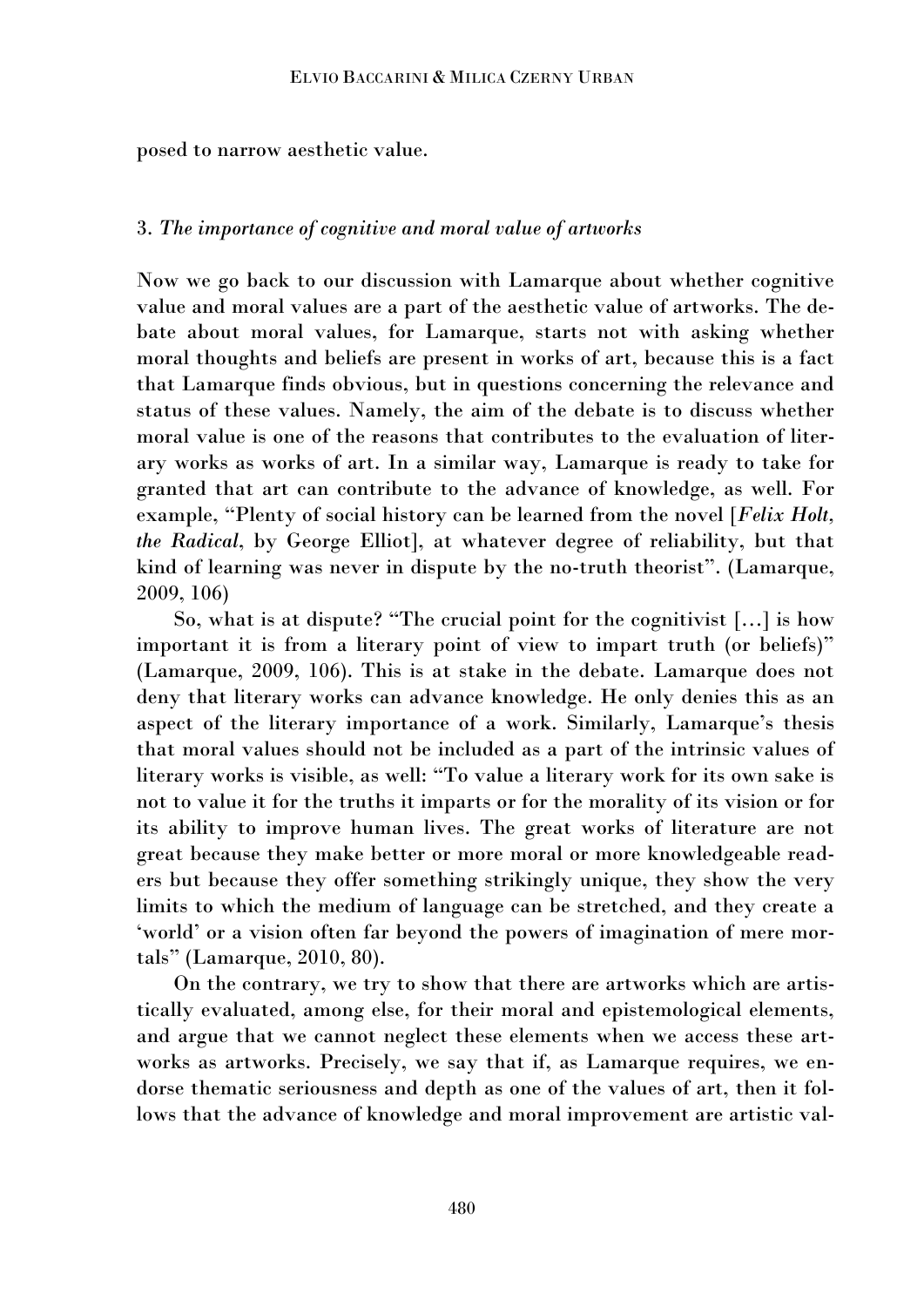ues, as well. As we remark, our thesis is conditional to the acceptance of seriousness in the sense of a serious engagement with issues of deep human interest. We do not deny here that art can be serious for other reasons, as well, as, for example, the employment of artistic techniques for amusement, or the simple wish to have experiences that we cannot have in everyday life. These can be, for example, foundations for the value of immoral art, and, therefore, lead to positions like immoralism, or even a denial of the possibility of establishing features with a stable valence in relation to the values of art. In the latter case, various, even opposed features, can contribute to the artistic value of the artwork, but they do this as contributory reasons, i.e. as reasons that are variable in their valence. For example, there may be cases where a negative moral value contributes positively to the artistic value of the artwork, while in other cases a moral flaw is the reason of the artistic flaw of the artwork, as well.<sup>6</sup> But our concern is with the position of Lamarque who, although he remarks on the seriousness of art, says that it doesn't matter at all for the artistic value of an artwork whether it advances knowledge or has a positive moral contribution. In our opinion, if the importance of seriousness is endorsed, then the advance of knowledge, or improvement of morality are required, as well.

To be sure, we do not say that moral and cognitive values are sufficient for having artistic value, even in the case that thematic seriousness is taken as crucial. That would really correspond to a reduction of the value of art to that of philosophy or sciences. This is a result that Lamarque firmly wants to avoid (Lamarque and Olsen, 1994, 6, 22; cfr. Currie, 1995, 911) and we share his position on this. Consequentially, we do not say, for example, that works like Uncle Tom's Cabin are great literary works. We agree with Lamarque and many others on the example of Uncle Tom's Cabin that certainly has a relevant moral message but is nonetheless not valuable as a great artwork (Lamarque, 2009, 287). In our discussion we refer to artworks which are of high quality because of the different virtues they have, and among them moral or cognitive value.<sup>7</sup>

In a different case the problem is not to recognize the status of high value given to artworks that do not deserve it, but that of not recognizing

<sup>6</sup> For typologies of theses on the value of art, see Carroll, (2000), Jacobson (2006), Schelleckens, (2007, 64-88).

<sup>7</sup> But, as it will be clearer later, didactic works like Uncle Tom's Cabin is not at the highest level if we consider cognitive values, as well.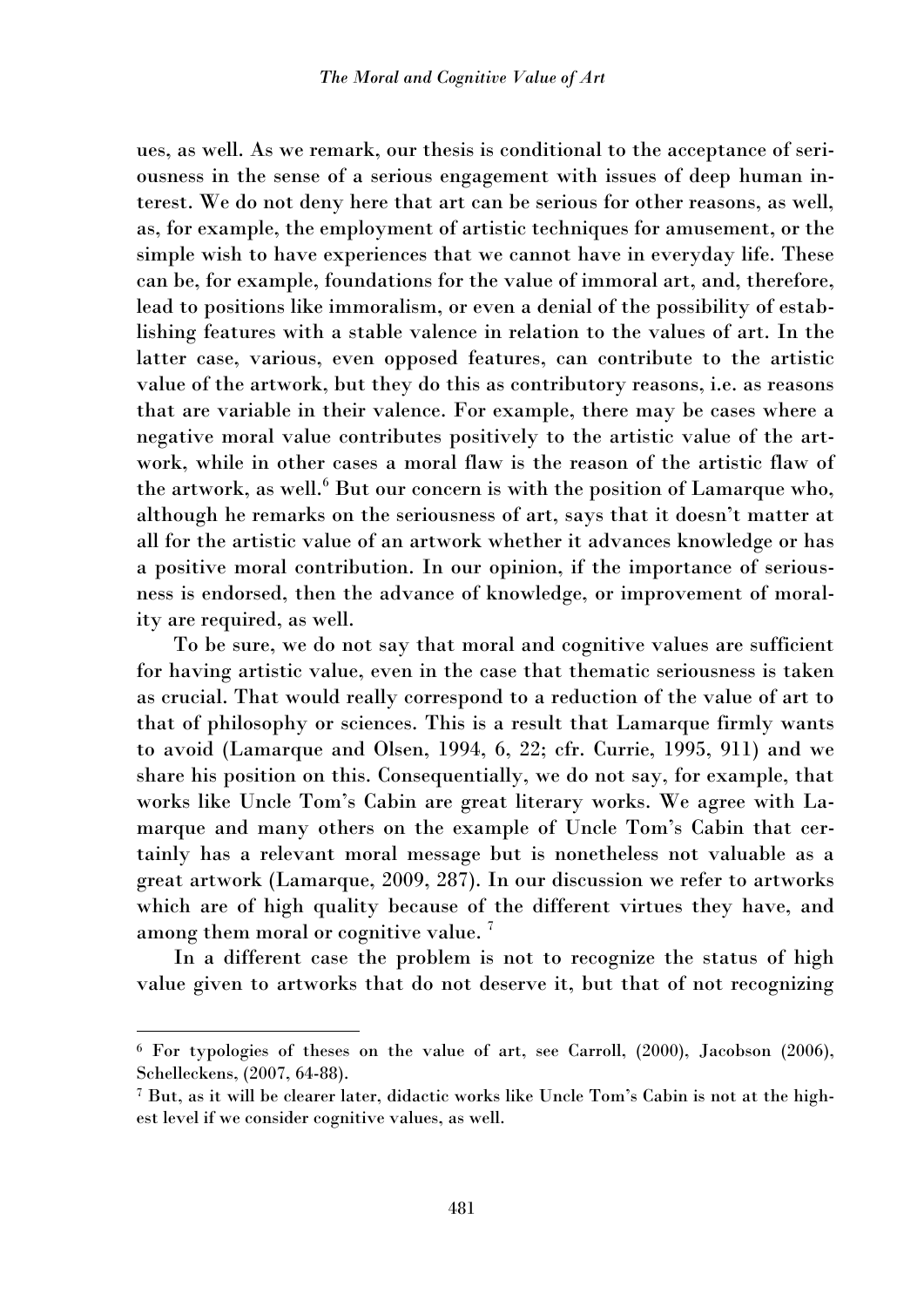the proper status of high value to those artworks that deserve it. Let's think about Sophocles's *Oediphus*. The tragedy considers the question of moral fate in a challenging way that can be taken as its theme. More precisely, we can take as the theme of the tragedy the influence of moral luck on moral virtue. Suppose that we do not agree with Sophocles' view on moral fate. Do we have, by this, to declare a diminished value of the tragedy? Or, think about Euripide's *Hecuba*, which theme may be that "nothing human is ever worthy of trust: there are no guarantees at all, short of revenge or death".(Lamarque, 2009, 253) The view is clearly too pessimistic. Does this have any influence on our appreciation of the work? We agree with what Lamarque says in a previous quotation about an analogous case, i.e. that "When a novelist (Kafka, say, or Beckett) presents a pessimistic or nihilistic view of the world we can take pleasure from the novel and value it as literature without endorsing the vision portrayed" (Lamarque, 2010, 80). But how is our acceptance of such a stance compatible with our claim that one of the values of artworks consists in the advance of knowledge?

We recognize the way the authors that we have mentioned are engaged with their themes as contributing to the high artistic value of their works irrespective of whether we are ready to accept the perspective of the themes or not. But in contrast to Lamarque, although we admit cases when, despite an artworks lack of cognitive value may be highly estimated in virtue of having an aesthetic value in the narrow sense, $\delta$  we think that considerations about whether the works play a part in advancing knowledge also contributes to their artistic evaluation. If we suppose that Oediphus's vision on moral fate, or the visions promoted in Euripides's and Kafka's works are wrong, we can nevertheless say that there are further epistemological benefits asides from directly offering new truths, and that these benefits contribute to increase these works' artistic value. It could be, for example, that an artwork enlightens aspects of a vision that we do not endorse, of which we were not aware. Our refusal to endorse that vision was naïve and not well founded. At the same time, because of this, the vision we endorsed, although broadly true, was naïve and not well founded. So, the artwork, although not directly offering truths, advances our knowledge through challenges and, thus, through offering improvements to what we believed earlier. But this is not a particularity for artworks only. We highly evaluate mutually inconsistent scientific and philosophical theories, although they are opposed and cannot

<sup>8</sup> Cf. Young (2001, 108).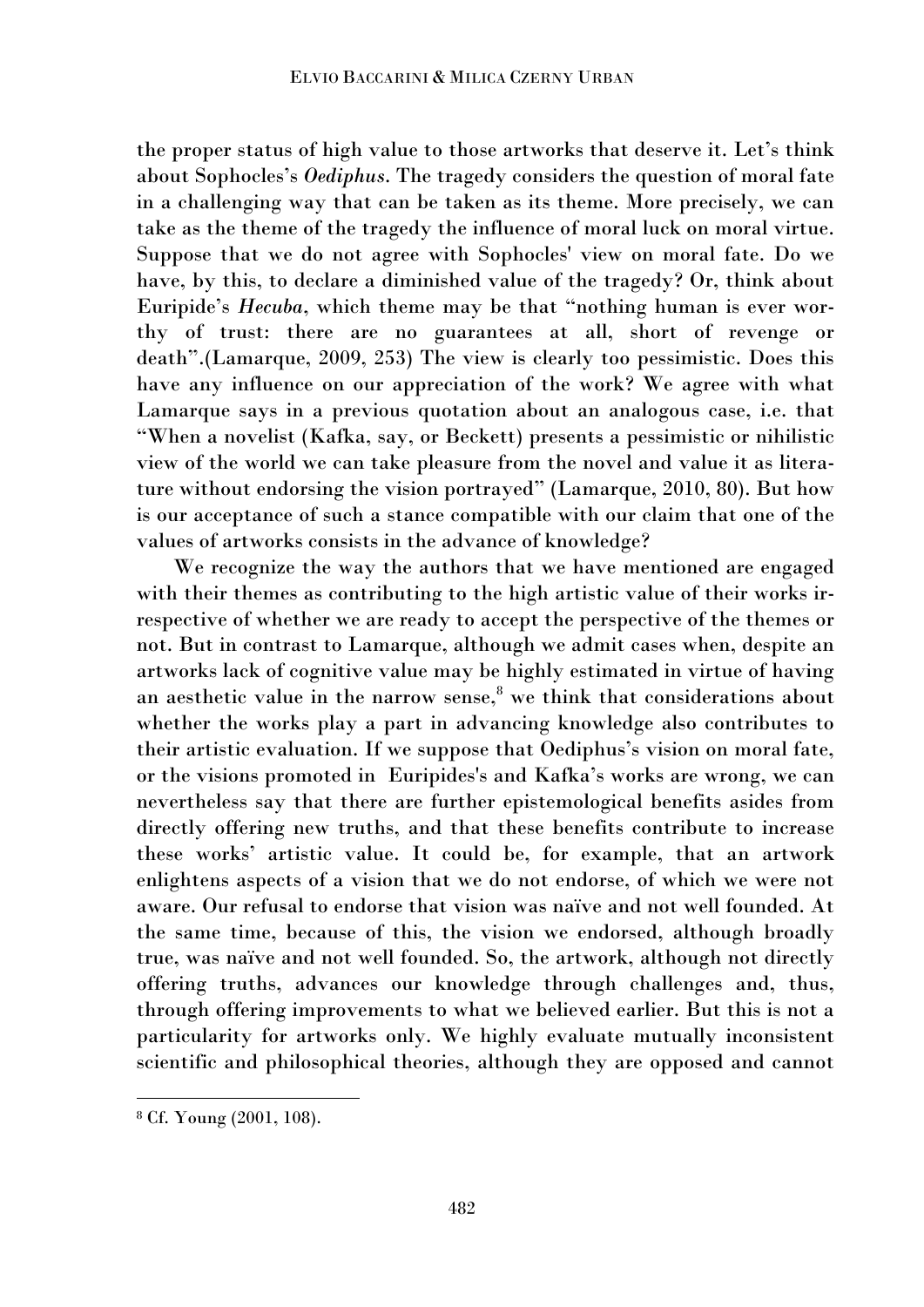be true at the same time. Take for example, the works of Hume and Kant. They cannot at the same time present rightful positions about ethics or metaethics, and perhaps moral stances about suicide and other moral issues, but we value them because they enlighten the debate and offer unavoidable challenges for opposing positions.<sup>9</sup> When we say this we think about epistemological benefits like those remarked by John Stuart Mill in his On Liberty. As Mill says, a position may be relevant even if it is not true. First, it may be partly true, and, therefore, help to improve the opposed position that is partly true, as well. Second, it stimulates us to rethink about the position we endorse. This may be beneficial, even if the position we endorse is fully true, because this prevents that position from becoming dogmatic (Mill [1859], 1977, 228-259). In our opinion, great artworks, as well as great scientific and philosophical theories, have these merits even when they offer the wrong perspectives. In particular, it is important to remark upon the relation with the former of the two values that Mill indicates, because, as Young says, it is difficult that great artworks offer perspectives that are completely wrong. Young speaks of exemplars of great Christian art (like the Divine Comedy) and, similar to what we have done in relation to the artworks we mentioned above, he says that it would be absurd to declare them as unworthy if Christianity would be proved to be mistaken. Nevertheless, as he says, these works "can demonstrate the rightness of perspectives on mourning, redemption, forgiveness, charity and other matters" (Young, 2001, 109). A similar point is said in (Gaut, 2006, 123).

# 4. *Can there be a concept of depth deprived of a contribution to knowledge?*

Let's remember that the relevance of the contribution to the advance of knowledge for the artistic value of art is related to what Lamarque himself puts forward as one of the main aspects of his theory, i.e. that artworks (Lamarque speaks specifically about literary works) must be serious and deep in the sense of being engaged with issues of deep human concern. However, he thinks that this has nothing to do with the advance of knowledge: "What gives [to an artwork] depth is not so much that it implies a true proposition, but that it can be interpreted as about humanly interesting concerns […] No doubt a different artistic treatment could present a theme of

<sup>&</sup>lt;sup>9</sup> Cf. Gaut, (2006, 123).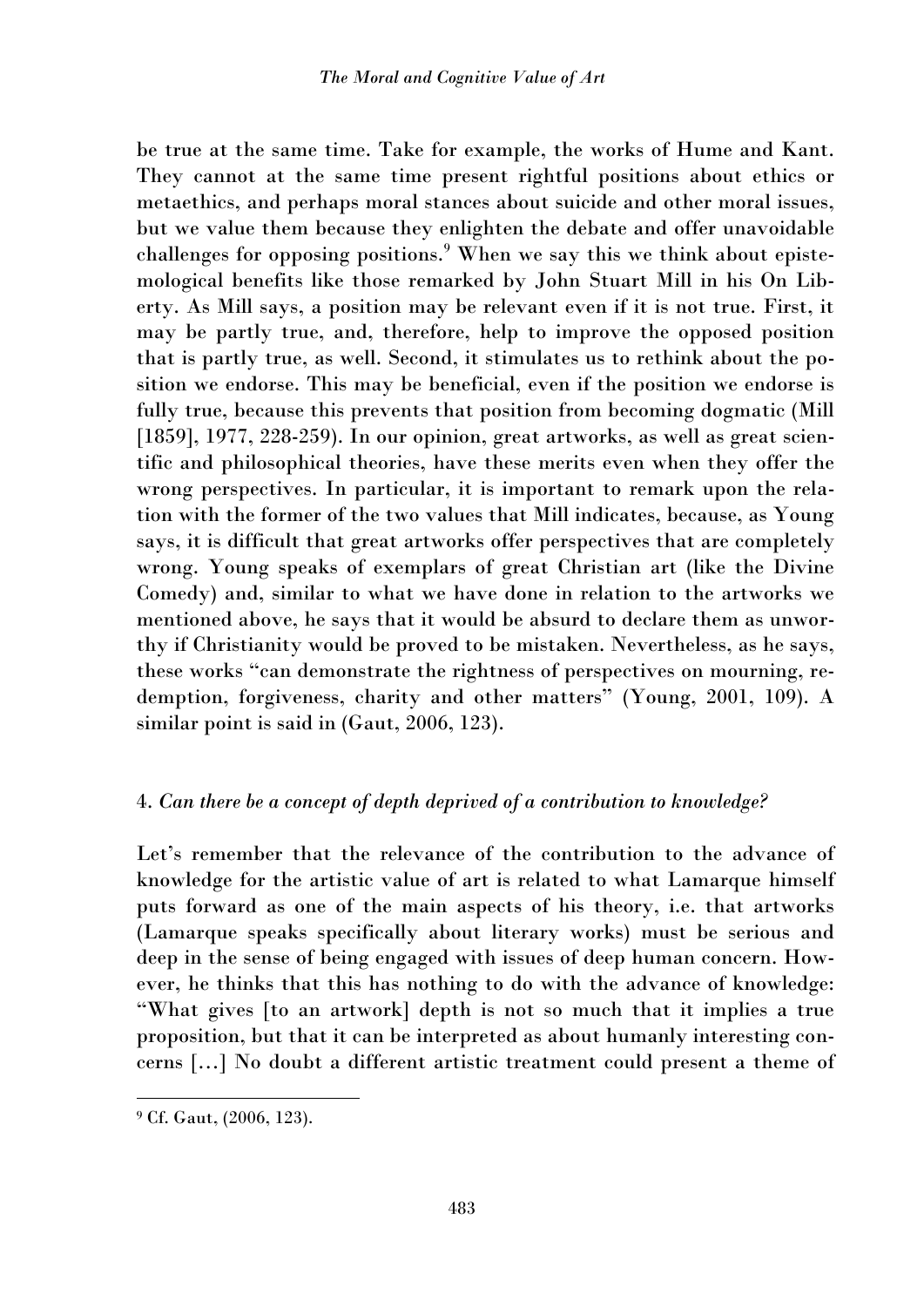equal interest albeit formulated in a proposition which is the precisely negation of this one. It is the content of the proposition, what it is about, not its truth as such, that confers interest" (Lamarque and Olsen, 1994, 329-330). On the contrary, we do not see how the engagement might be qualified as serious and deep if it does not contribute to advancing knowledge (or moral attitude, as we discuss later). We blame engagements in art that lack this virtue in the same way as we consider it to be sophistry when philosophy engages with deep and important issues without contributing to an advance of knowledge about them, and with the only merit of showing virtuosity in the elaboration of arguments. This is the reason why we qualify authors like Oscar Wilde or Gabriele D'Annunzio (think about his The Child of Pleasure) as being less valuable than Dante and Shakespeare even when they include deep issues in their works, and they show high virtuosity in literary skills. In a similar way, Young speaks of Wilde by remarking upon the example of The Importance of Being Earnest. As he says, "This play is certainly one of the most delightful comedies in the English language. Despite its enormous hedonic value, however, I do not think that it is a great work of art" (Young, 2001, 108).

Lamarque might partially share this view, but says that the reason for the reduced artistic value in the cases we indicated is not related to a defect in the advance of knowledge, but with a different failure in respect of the requirement of a valuable treatment of a deep issue. To be sure, he does not accept the equivalence of criticism for the absence of depth in philosophy (qualified as sophistry) with the absence of depth in art (Lamarque, 2006, 134). However, again, our position is that we do not know what would be a valuable treatment of a deep issue apart from a contribution to the advance of knowledge on that issue. In describing depth in the treatment of a theme, Lamarque, for example, indicates "originality, lack of cliché, attention to detail, and so forth, rather than truth" (Lamarque, 2006, 130), or coherence, complexity as opposed to simple-mindedness, and having a fruitful imaginative development. (Lamarque, 2006, 139) We, however, doubt that all of these values are separated from the goal of the advance of knowledge. Lack of originality is a flaw in the advance of knowledge because, trivially, repeating what is already known, or illustrating something in a way that is already known, cannot advance knowledge. We can say the same about a lack of cliché that is a specific case of lack of originality. Attention to details and complexity are valuable as a means to a nuanced and sophisticated knowledge. We can certainly imagine that all these virtues can be separated from the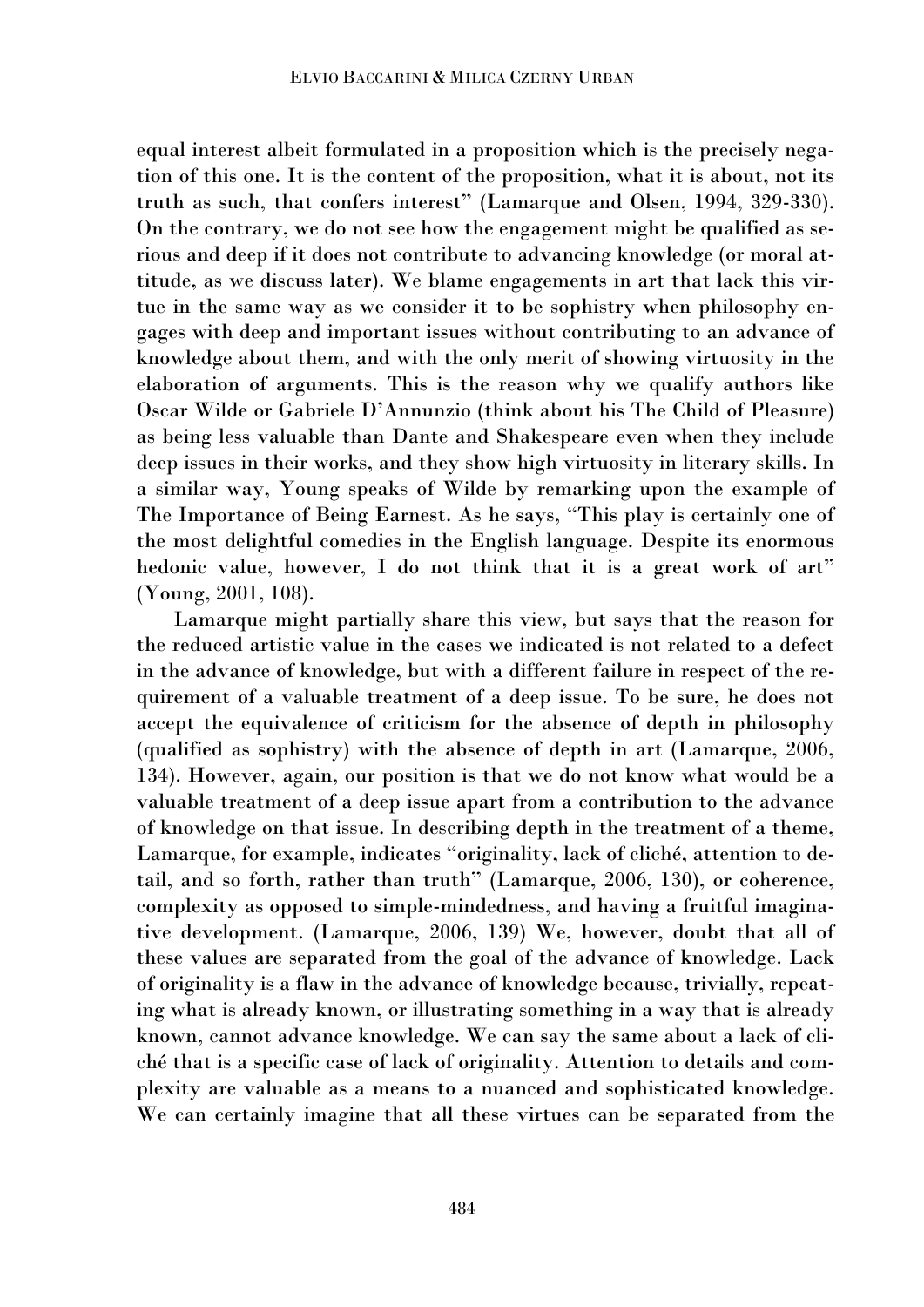advance of knowledge, but our opinion is that, if seriousness and depth of the theme are among central values, an artwork that shows attention to details and complexity for its own sake must be blamed as 'ornamentalistic', precisely as it happens with D'Annunzio's works. In other places, Lamarque remarks on the proper attention to a literary work as directed to "its structure and tone, its use of dialogue as rhetorical device, its wit, its irony, or the consonance of ends and means" (Lamarque, 2006, 132). We do not disagree that these are aesthetic values in a narrow sense, as we do not deny this for some of the values in the previous lists. However, having values in the narrow sense is insufficient to account for one of the elements that Lamarque remarks in artistic evaluation, i.e. the seriousness and depth of the theme of the artwork. In our opinion, Lamarque faces the challenge of providing a concept of depth that is totally deprived of contribution to the advance of knowledge, and he does not respond satisfactorily to this challenge.

We are here at the point of central disagreement with Lamarque. As we have shown, he rejects the thesis that depth in arts can be judged in terms of the advance of knowledge, while we say that this is the proper way. What else can we say for the debate?

#### 5. *Normative and empirical considerations*

One of the grounds of the debate is represented by the practice of art criticism as revealing what are the intentions of art (Lamarque, as always, refers specifically to literature). The positions, here, are divided. Rowe (1997, 324- 327, 335-337) and Blackburn (2010, 85-88) object to Lamarque by trying to show examples that refuse his thesis, while Lamarque remarks that concerns about the truth of the vision of an artwork, or its relation to knowledge, are not at the focus of art criticism: "There is an absence of argument about whether or not a particular proposition or set of propositions implied in a literary work is true or false. Indeed, critical work is ended when it has been demonstrated how such a general proposition or set of propositions organizes the various features of a work into a meaningful pattern. […] Debate about the truth or falsity of the propositions implied by a literary work is absent from literary criticism since it does not enter into the appreciation of the work as a literary work" (Lamarque and Olsen, 1994, 332, 334; see also: Lamarque, 2006, 134-135; Lamarque, 2009, 237; Lamarque, 2010, 101-103). We do not argue about the empirical fact – about whether as a matter of fact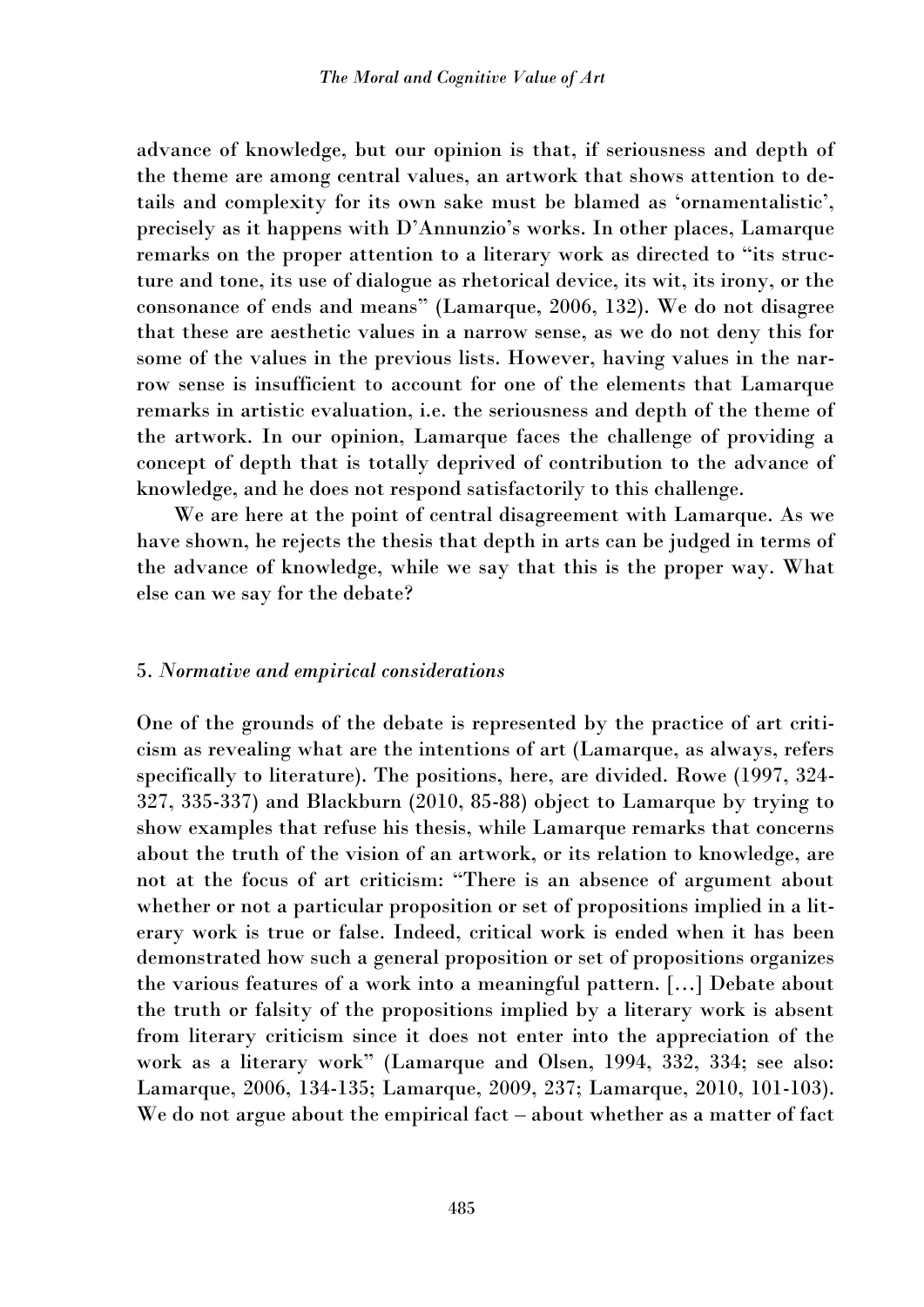dominant strands in art criticism are so detached from concerns of the artworks contribution to the advance of knowledge. Indeed, empirical fact is not Lamarque's central concern, although for him this issue is very important, because artistic practice and art, with the corresponding legitimate expectations and values related to them, are something this institutional practice shapes. The norms, therefore, depend on the practice as it is formed. However, we think that it is possible to approach the normative claim separately from empirical consideration. We express doubts about whether we can conceive art criticism separated from concerns about the advance of knowledge as something that we can appreciate.

We agree with Berys Gaut who says that it would be bizarre to say something like "This novel is a profound and insightful exploration of death without a trace of sentimentality, but this of course has nothing to do with its artistic merits" (Gaut, 2006, 122). The first reply that might be available to Lamarque consists in saying that the qualification of 'profound and insightful exploration' has nothing to do with the advance of knowledge. But, as we have already said, we disagree with Lamarque's qualification of the crucial terms.

Gaut tries to strengthen his position by a thought example. He starts with Lamarque's consideration that Dickens's novel Our Mutual Friend is appreciable not for the advance of knowledge that it offers, but for the way how it organizes the theme of the results of the false worship of money and organizes and makes sense of the particularities of the novel. Gaut's thought experiment consists in thinking about a novel, Our Common Enemy, that is equally successful in organizing its theme and making sense of its particularities, but that has as its theme that the worship of money is the greatest of human goods (Gaut, 2006, 125-126). Contrary to what Gaut suggests, it is not absurd to imagine such an example, because it is not difficult to think about examples of artworks that advance an immoral worldview, or an untrue worldview, or difficult to believe, and it is at least problematic to exclude them from the evaluation of great artistic merits.<sup>10</sup> But we would say the same about philosophy, and our hypothesis is that in such cases there are cognitive gains of the kinds we have described above when we mentioned

<sup>&</sup>lt;sup>10</sup> Here we disagree with Rowe, as well: "If, however, the proposition actually implied by a work is false or silly, then this will infect large tracts of the work: in all likelihood the concrete incidents will be imperfectly imagined, the drama forced, the motives implausible" (Rowe, 1997, 333).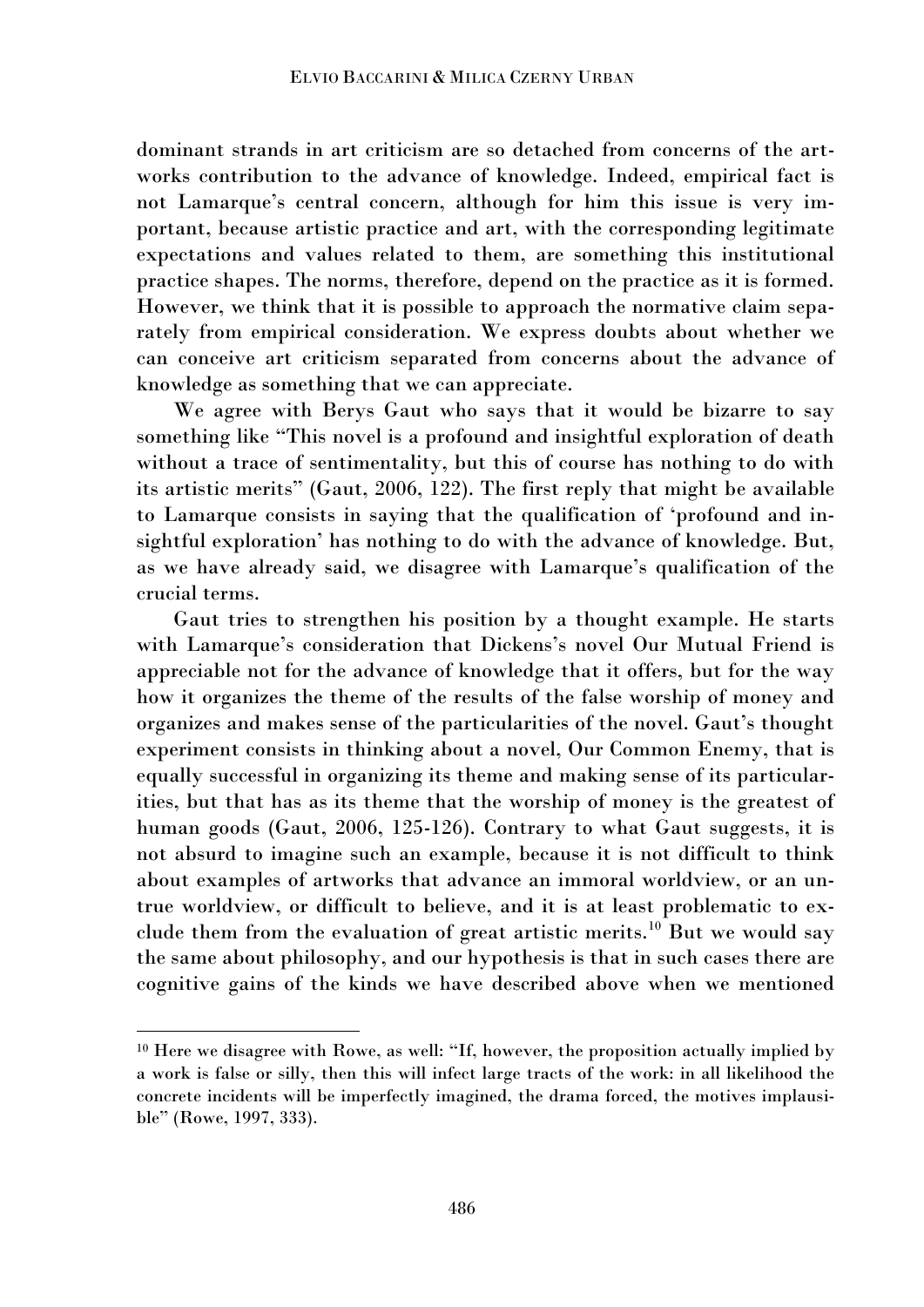J.S. Mill.

 $\overline{a}$ 

Lamarque makes a different move in responding to Gaut (Lamarque, 2006, 138-139). He opposes such a theoretical approach that is (a) based on a thought experiment that starts with a thematic statements, that (b) looks for what kind of work it might characterize, and that (c) looks for what value this work might have. Lamarque says that literary interpretations "always begin with a specific work and reaches a judgment of value, if at all, on a plurality of measures" (Lamarque, 2006, 138). The work postulated by Gaut appears to have many failings (not being engaging, not being serious, not being plausible etc.), but there is no reason to assume that falsehood of the theme is one of them (Lamarque, 2006, 139).

We agree with Lamarque that the proper way to discuss values in art is related to single works and with a plurality of measures.<sup>11</sup> But the challenge for Lamarque, then, is to find canonical artworks that do not contribute to the advance of knowledge at least in the ways indicated by Mill, or that are not properly morally engaged.

Gaut tries to support the cognitivist thesis by saying that we may judge that an artwork is of very high value, but would be of even higher value if it contributed better to the advance of knowledge. In relation to this, Gaut says that diverging in the artistic evaluation of artworks depending on world views is no fault: "It is simply a formalist dogma to insist that, despite their differing views of the world, two people must in principle always be able to agree on the exact artistic value of a work that expresses the views on which they differ" (Gaut, 2006, 124).

Although Lamarque is not a formalist, this thesis applies against one of his claims. The claim is that if the realization of the advance of knowledge were an artistic criterion, then we would not, for example, have the possibility to access the value of, for example, an artwork that treats the question of free will before we establish what the truth on this issue is (Lamarque, 2006, 138-139). But Lamarque is here mistaken. First, the epistemological merit, and at the same time the artistic value, may be assessed before resolving what the truth on this issue is. The same as in philosophy, reaching the truth is not the only epistemological merit, for example, offering a vision in an artwork may be enlightening and insightful without warranting truth. Second, as Gaut says, different people may assess the artwork differently, depending on their view on the issue. This is precisely because the truth of the

<sup>11</sup> Here, by agreeing with Lamarque, we disagree with (Rowe, 1997, 337-338).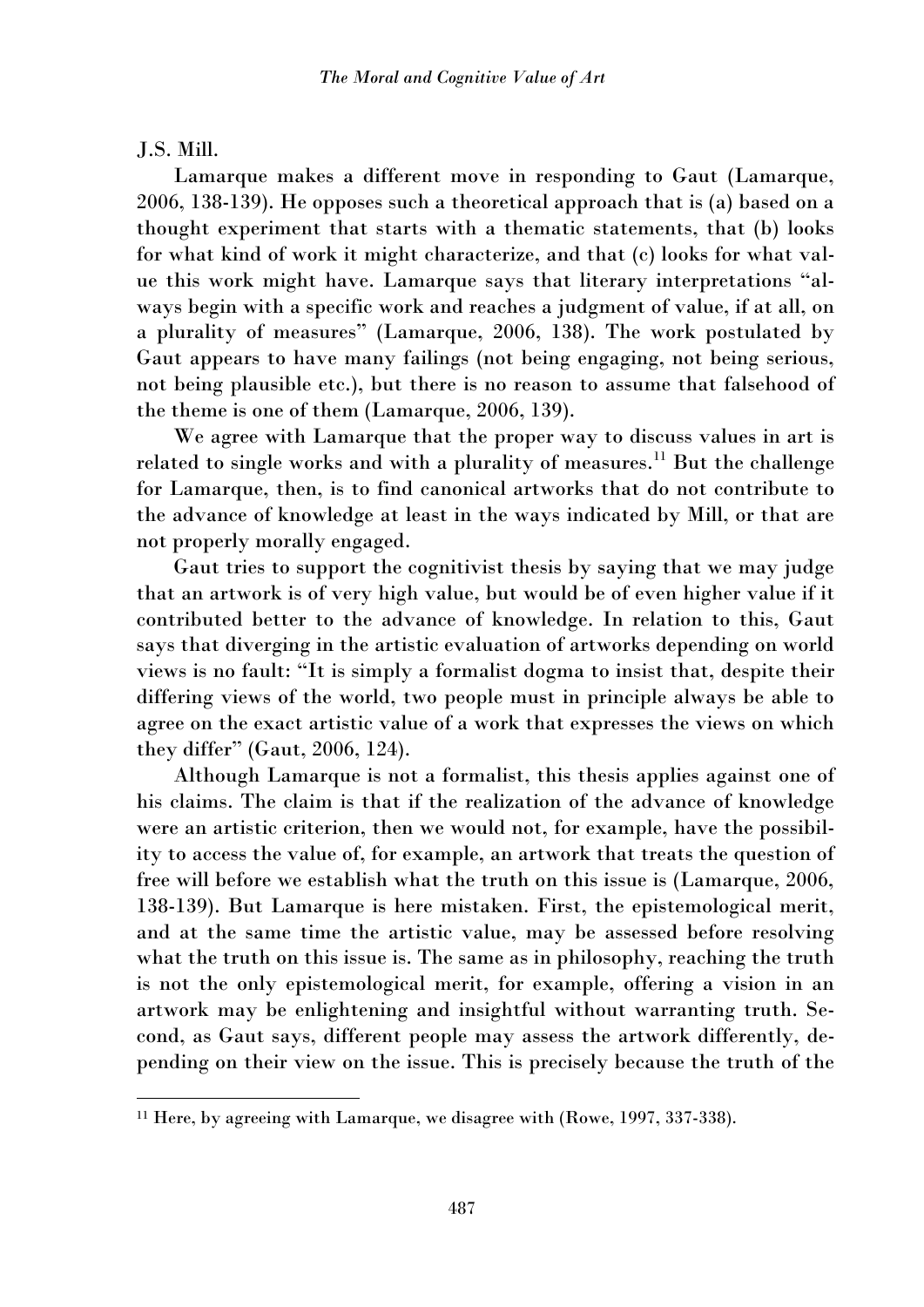view of an artwork is a disputed issue. To be sure, we don't think that cognitive value is the only component of artistic value. We can assess an artwork independently of its cognitive value by relying on its narrow aesthetic values. We only say that cognitive value is an additional element of the assessment of the artistic value of artwork.

But, coming back to Gaut's argument, we note that an opponent of cognitivism may reply that here he admits an improper conflation of evaluations.<sup>12</sup> We leave this issue open here. But we indicate a consideration at the end of the paper that we find important for the resolution of this part of the debate, as well as of the debate in general, although we take this to be basically an ad hominem argument directed to Lamarque and consciously unable to be convincing for many opponents of cognitivism.

#### 6. *Further challenges*

 $\overline{a}$ 

We indicate now two further challenges that Lamarque directs toward the cognitivist view. He might rely on visible practices in art that reveal the disinterestedness in relation to issues of advance of knowledge. So, for example, Lamarque says that "as with many proverbs […] it seems not just difficult but curiously irrelevant to try to verify certain literary reflections. Literary sayings are just as likely as proverbs to contradict each other" (Lamarque, 2009, 234). In Lamarque's opinion, the fact that in different artworks there may be contradictory thematic statements neither diminishes their interest, nor their depth, and this is taken by Lamarque as evidence that it is not their truth that matters (Lamarque and Olsen, 1994, 330). Or, again, "A further worry about the emphasis on truth, aside from concerns about verifiability, is that these very general propositions are seldom defended or argued for in works of literature. This makes the literary context seem very different from the philosophic or scientific one, where evidence are paramount" (Lamarque, 2009, 234-235). While in philosophy or sciences, the author defends and argues her view, because her major intention is to influence the view endorsed by the reader, in literature "there is no demand that he should

<sup>&</sup>lt;sup>12</sup> As Lamarque says in the book he wrote with Olsen, we never have a total appreciation of an artwork, but always an appreciation that depends on the specific focus (literary, moral, cognitive, or another) with which we approach that work (Lamarque and Olsen, 1994, 393-397).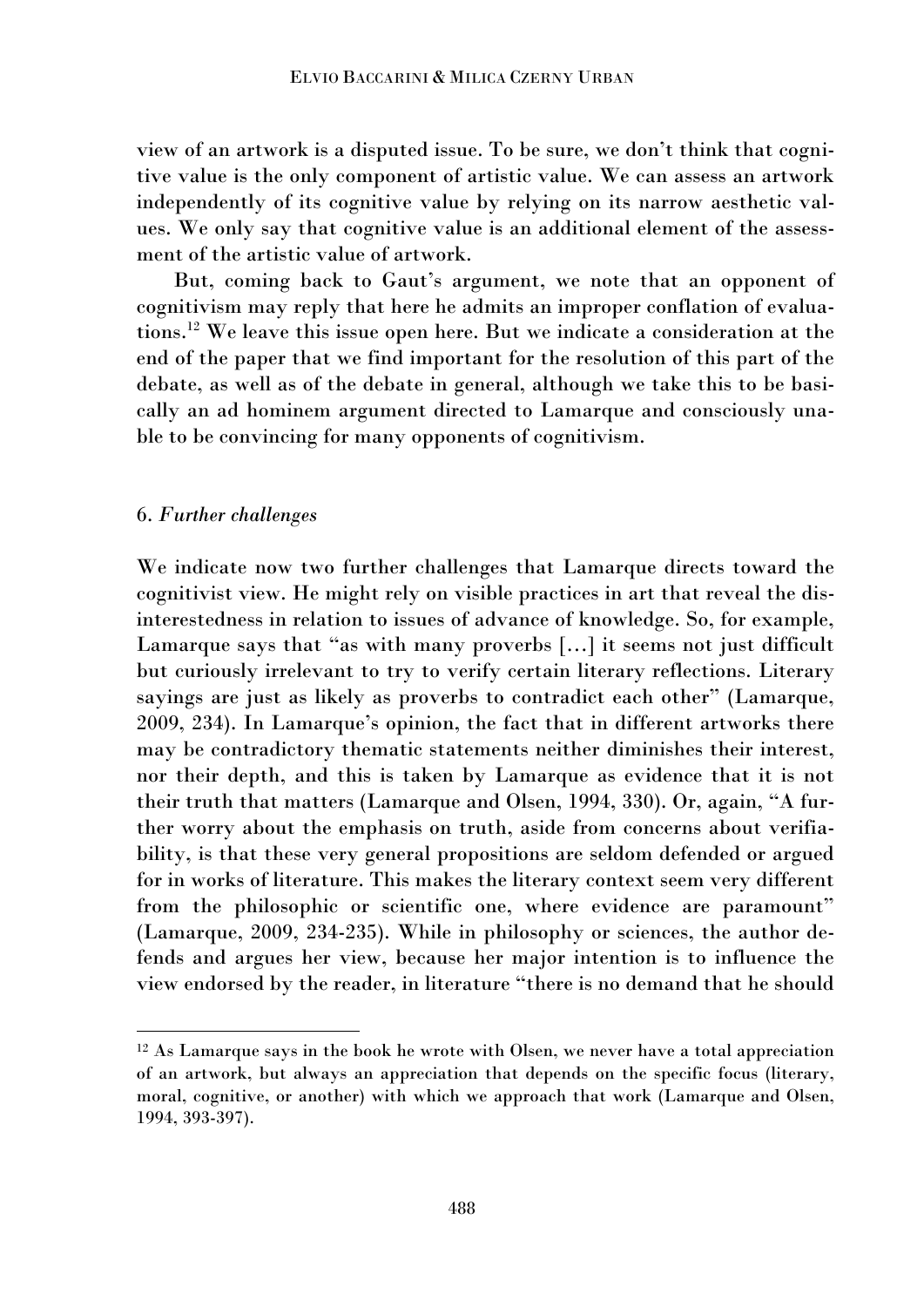accept or reject the authorial perspective" (Lamarque and Olsen, 1994, 385).

We think that we already have the material needed to reply to the first of these observations: contradictions between artworks are not a problem for two possible reasons that were visible when we were outlining Mill's thesis. To recap, the first is that although a perspective is wrong, the way it is treated may nevertheless be instructive for the reasons we have shown above. The second is that perspectives of great artworks, as happens with many philosophical theories, are seldom totally wrong or totally true. The wise consumer of artworks compares these perspectives and advances her knowledge in this way. The basic fact here is that when different artworks ground different visions, "this does not show that truth is irrelevant to literary evaluation; it merely shows how difficult is to establish what the truth is" (Rowe, 1997, 338).

The second objection corresponds to a matter of fact. We agree that the truths we can extrapolate from artworks "are seldom defended or argued for in works of literature". But this does not prove that artworks are disinterested in relation to issues of knowledge, provided that they contribute to the advance of knowledge in a specific way that does not require defending or arguing particular statements. There are, for example, proposals that indicate that this is not required because the primary way artworks contribute to the advance of knowledge is by reshaping beliefs that we already have. These debates are related to epistemological discussions of high reputation and interest, as, for example, Davies (2010) and Carroll (1998) relate the cognitivist issue in art with a more general debate on thought experiments, and Carroll (1996) refers to the notion of understanding, central in epistemology, as well as in moral epistemology. We find the role of art particularly instructive in offering a distinctive contribution to knowledge by illustrative representation as opposed to semantic representation, with the final result of reshaping of beliefs. This is the contribution to the debate offered by James Young (2001, 104-107).

There appear to be authors ready to speak about arguments in literary works, such as Edward Harcourt, but we suspect that the difference between his position and those already shown is only verbal, because 'argument' for him means leading the reader to share a conviction. Harcourt explicitly declares that he is not speaking about arguments employed as in philosophy or sciences. It seems to us that he is speaking about what other authors call 'reshaping of beliefs.

8. *The advance of knowledge and artistic value*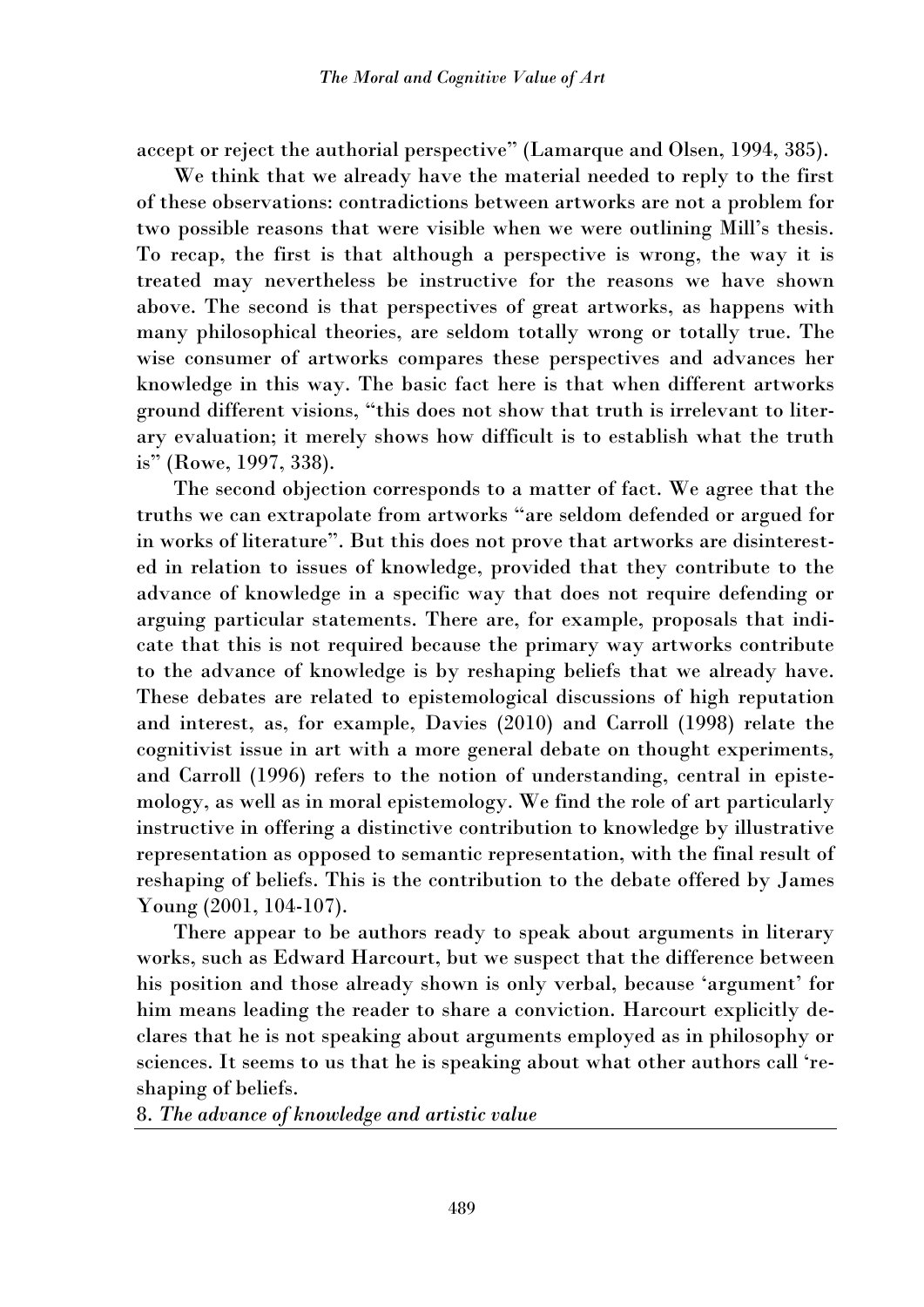Before proceeding, some possible misunderstandings must be avoided. Lamarque could be ready to accept that the advance of knowledge can be obtained in the ways indicated by these authors. The point is how much this concerns his thesis that the advance of knowledge has nothing to do with the artistic value of artworks. As Lamarque puts it, the alternative is either to focus on the truth of the artwork's statements and evaluate them, but if the evaluator does this she renounces the artistic stance, or construes a criticism of how the artwork develops its theme. "This would be a step in the aesthetic appreciation of the work, but it would not involve attributing to the work any truth-claim" (Lamarque and Olsen, 1994, 338).

We don't see the need for such an alternative. The first condition for the advance of knowledge is to apprehend the artwork as such. It is through this that members of the audience have the experience to advance their knowledge. To be sure, such an experience is not sufficient, because the same art techniques can advance or corrupt knowledge. Further reflection is needed as well.

At this point Lamarque could say not in defence of his theses that this reflection is external to the experience of the artwork, and, therefore, it is exactly proved that the issue of the advance of knowledge is separated from the assessment of the artwork as artwork. But, we don't think that something like this is proved. There are other aspects of artistic merits that are assessed apart from the experience of the artwork. This is true, for example, for the assessment of the originality of the artwork. We assess the originality of an artwork only if we compare it with other artworks. In our view, the enjoyment of the artwork can be an elaborated and extended process. It implies, at least in some cases, the first experience of the artwork, further reflection upon it (that can imply even a reflection on elements external to the artwork) and an iterated experience of the artwork by enhanced members of the audience enhanced in their evaluative capacities.

By this, we have answered another general concern that Lamarque expresses against the contributions of knowledge we can have through artworks (Lamarque's argument is explicitly directed at Harcourt). As Lamarque says, such contributions may be double-edged: "Once we have departed from dispassionate reasoning (clearly, not the province of the novel) we can never be quite confident of the grounds of the beliefs we acquire from fiction" (Lamarque, 2009, 106). To add to what we have already said, dangers are present in dispassionate reasoning as well, and it suffices to con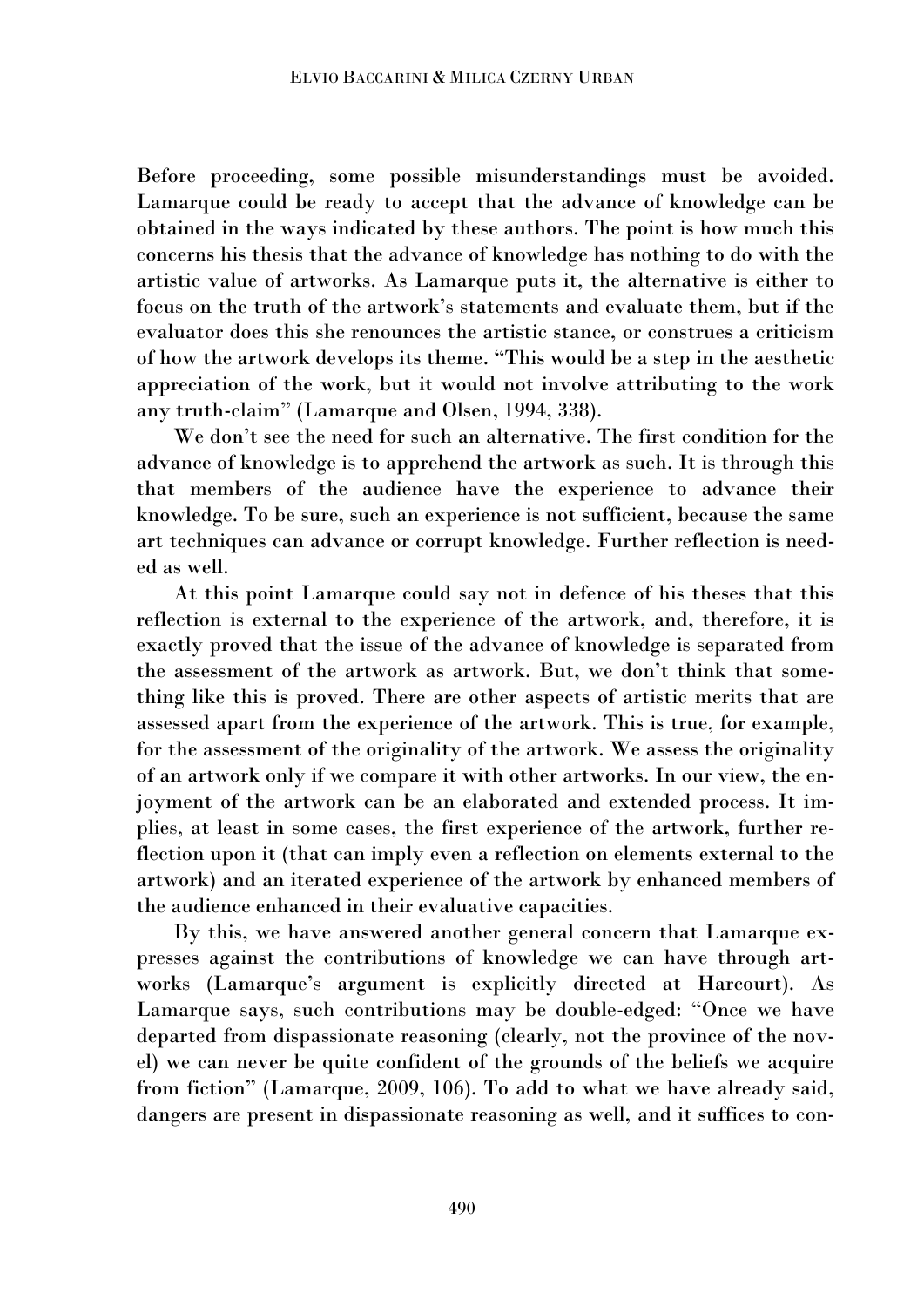sider the conclusions of some philosophical arguments, even in the best philosophical tradition, in the field of ethics and political philosophy.

7. *The necessity of evaluating some artworks with regards to the advance of knowledge: three examples*

We now offer some examples in order to strengthen our thesis that the evaluation of artworks on the basis of their contribution to the advance of knowledge is a part of the engagement with artworks that they require as artworks. We now show cases of literary works that more explicitly take as their proper mission exactly this, to advance knowledge, and for these works, in the aspects in which they want to do this, it would be clearly a major failure to not be truthful or insightful. We offer three local examples, and one universally known example. The three local examples regard two theater pieces we have recently seen in Rijeka (Croatia). Two of them are a widely reworked *The Miser* by Moliere, and a widely reworked Euripides's *Bacchae*, both directed by the director Oliver Frljic, the third one is an authorial project by the director Borut Separovic called *My Heart Beats for Her*.

Frljic's *The Miser* and *Bacchae* are clear statements about political events in Croatia. Both are concerned with our former president Tudjman, and the former prime minister Sanader (whose voices and images appear in the pieces), as well as other politicians and events. In the first one, Sanader is identified with Moliere's miser, in the second one, together with the rest of the former political establishment, Tudjman and Sanader are interpreted as corresponding to the cruel Dionysus of the Bacchae, the god who renders people mad, inciting them to violence for satisfying his pride, for revenge and for will of power.

Frljic's *Bacchae* are an attempt to interpret our recent war (and many such wars) and the theme of Bacchae in juxtaposition. In this process Frljic is trying to say something about the real world, not only to find the theme of Euripides's *Bacchae*. The connection with reality is even more evident in virtue of the fact that the director puts a real person – the former prime minister – on the stage (his voice and his image).

The relation with the real world is even more evident in Separovic's piece, *My Heart Beats for Her*. There are three elements in this piece. One is the broadcast of the football match England-Croatia, won by the Croatian national team a few years ago. The other is represented by actresses playing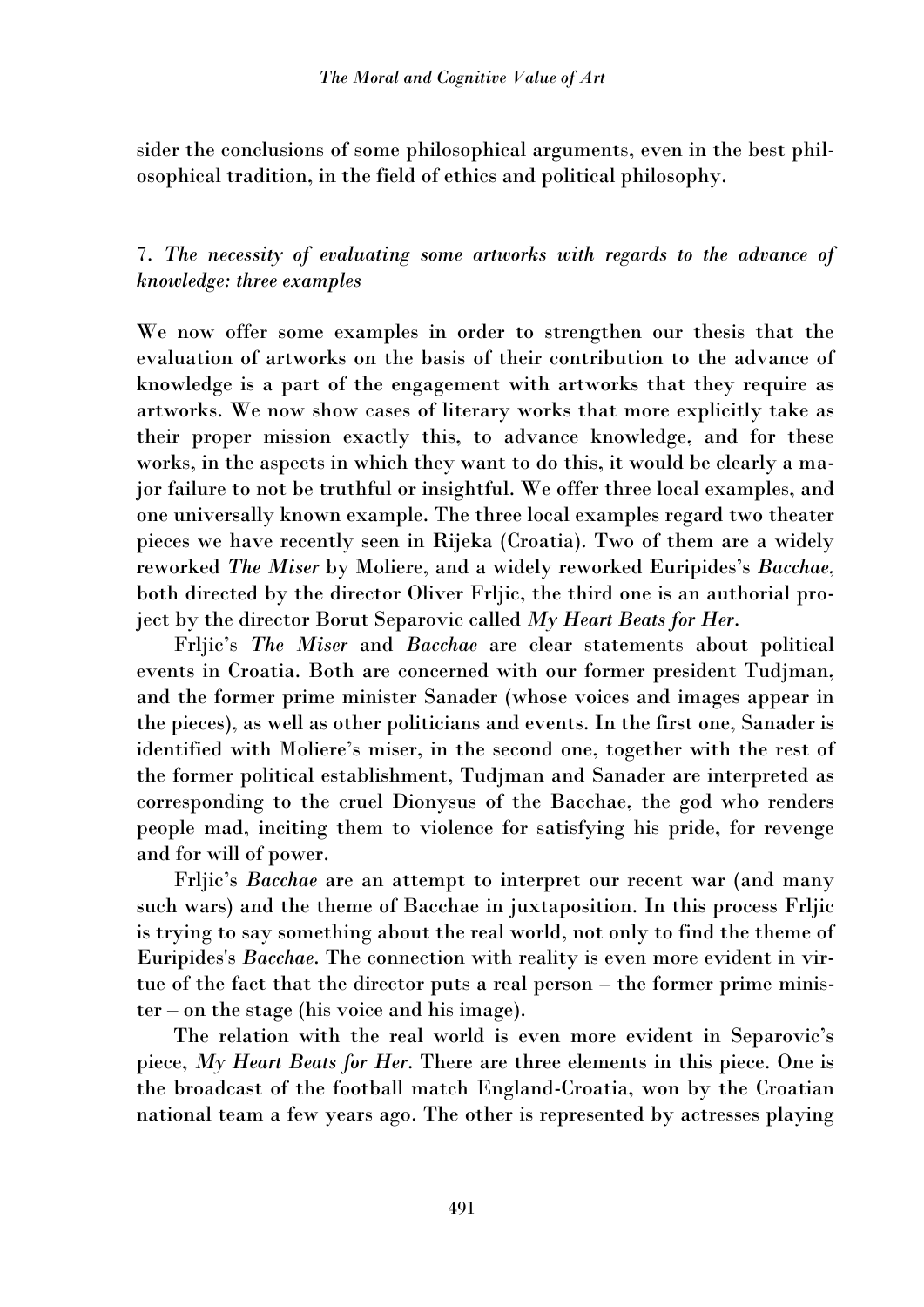on the stage. The third element is represented by eleven women who come on the stage in order to speak about their real life stories concerning the process of transformation of the Croatian economic order from socialism to capitalism. The intention of the piece is to describe the dehumanized transformation we had from the socialist system to the market economy, as well as how football and nationalism work together as kinds of clouds that hide the social reality.

These were our local examples. As a universally known example, we would mention Orwell's *1984*. The novel has an obvious intention to speak about a real phenomenon: the totalitarian regime. In fact, its description does not with precision reproduce any real case of a totalitarian regime. There have been no such regimes that have had exactly the features as described by Orwell. But the novel advances our knowledge by employing in its description resources from literature. As three examples, we mention amplification, simplification and the remarking of details.<sup>13</sup> By these means the work does not show precise facts about particular regimes, but it is efficacious in offering a valid insight about what it is like to live in a totalitarian regime (although the description is amplified). We think that the main virtue of the novel is in this result.

By these examples we have shown that there are at least some literary works that put as one of their primary intended achievements that of the advance of knowledge. As the producers of the works themselves would certainly admit, it would be a failure of the works if they would depict reality in the wrong way. Even from the standpoint of the public, these artworks lose a great part of their appeal if it is shown that they depict reality in a wrong way, as it would be the case, e.g., if 1984 were only a work of antisocialist propaganda wrongly showing a society characterized by the sense of community and solidarity.

In the case of our local theater pieces critics were engaged in discussing whether reality is properly depicted in these pieces (this is particularly relevant, because one of the pieces of evidence for Lamarque's thesis is that critics are not usually engaged in discussions about whether literary works correspond to reality).

<sup>13</sup> For these, and other techniques used by literature, see Young (2001, 80-88)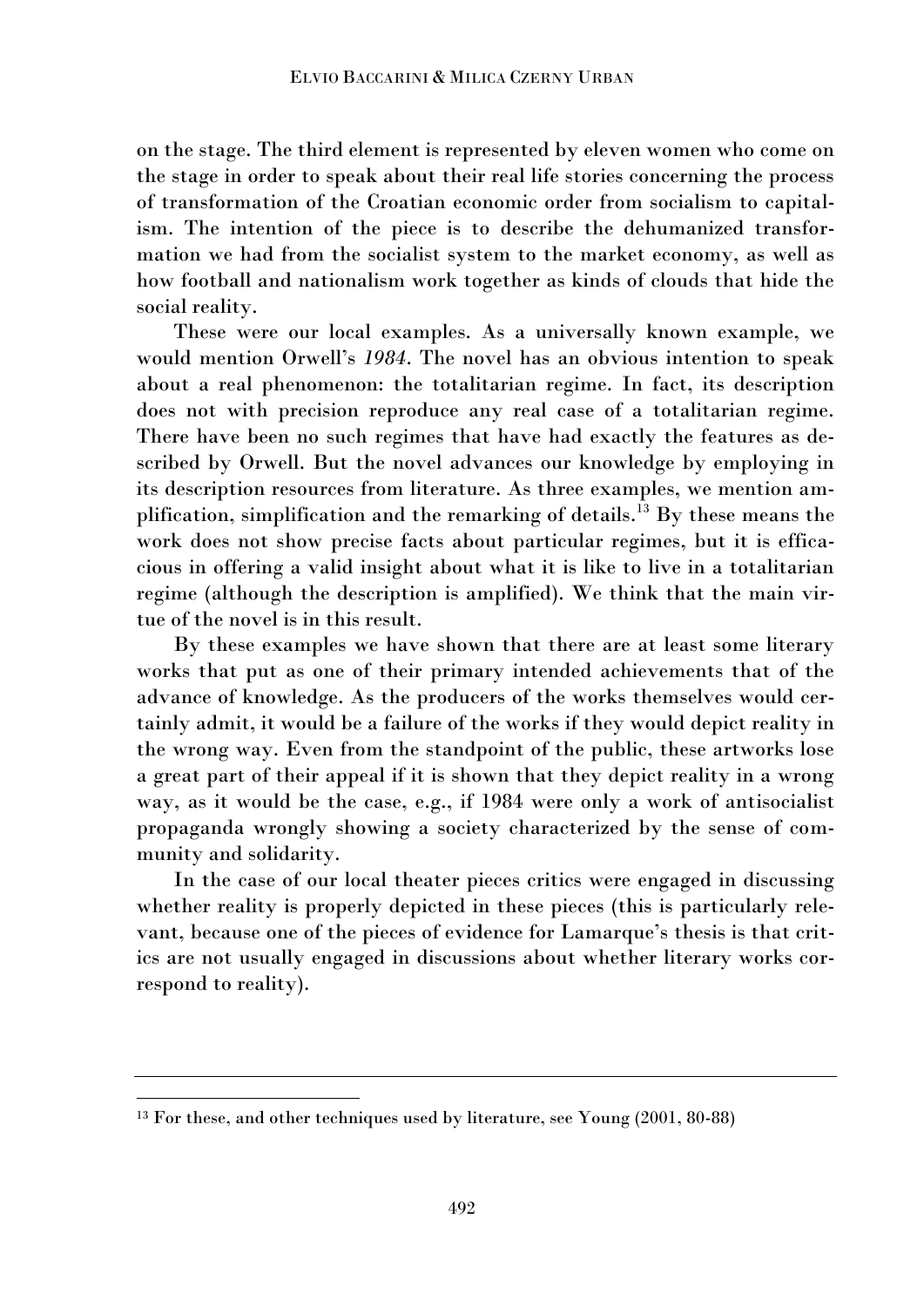## 8. *Themes' contribution to advance of knowledge*

A possible reply by Lamarque might be that in our examples, we refer to the subject level of the artworks, while what matters is the thematic level. As a consequence, what really matters in 1984 is not whether totalitarian regimes at his time and possible authoritarian regimes in our time have the features remarked by Orwell, because this is only the subject of the novel. What really matters is the theme of the novel, i.e. that of the social and political forces that are a constant threat for our lives, in any time as a perennial feature of human life. This is a theme of perennial and deep human interest and it contributes, as such, to the high artistic value of 1984, independently of whether the particular regimes that inspired Orwell and that we have in mind when reading his novel are correctly depicted. In the same way, the themes in Shakespeare's tragedies contribute to their high artistic values, independently of whether, for example the events regarding Brutus, Anthony, Cleopatra, Henry V, etc. are depicted in correspondence with the historic truth. Here the analogy may be with pictures. What is really important in a picture is not whether the face is really similar to the face of the person portrayed, but, for example, the moral character that is illustrated (Lamarque, 2006, 130- 131).

Our first response to this is that it is only the issue of truth that is transferred. If what really matters are themes, than what really matters is the themes' contribution to the advance of knowledge. For example, when speaking of 1984, we do not see what could be the interest of the novel if the concern of protecting individuals from totalitarian regimes would not be at least a possibility, even if not realized in the regimes to which Orwell's novel associates us. In this sense, the contribution of 1984 is equivalent to that of J.S. Mill in his On Liberty, when he speaks about the future of democracy deprived of the institutions of freedom: "When society is itself the tyrant – society collectively, over the separate individuals who compose it  $-$  its means of tyrannizing are not restricted to the acts which it may do by the hands of its political functionaries. Society […] practices a social tyranny more formidable than many kinds of political oppression, since […] it leaves fewer means of escape, penetrating much more deeply into the details of life, and enslaving the soul itself" (Mill, 1977, 219-220).

Or equivalent to that of Alexis de Tocqueville when he expresses similar concerns in his Democracy in America: "I want to imagine under what new features despotism could present itself to the world; I see an innumerable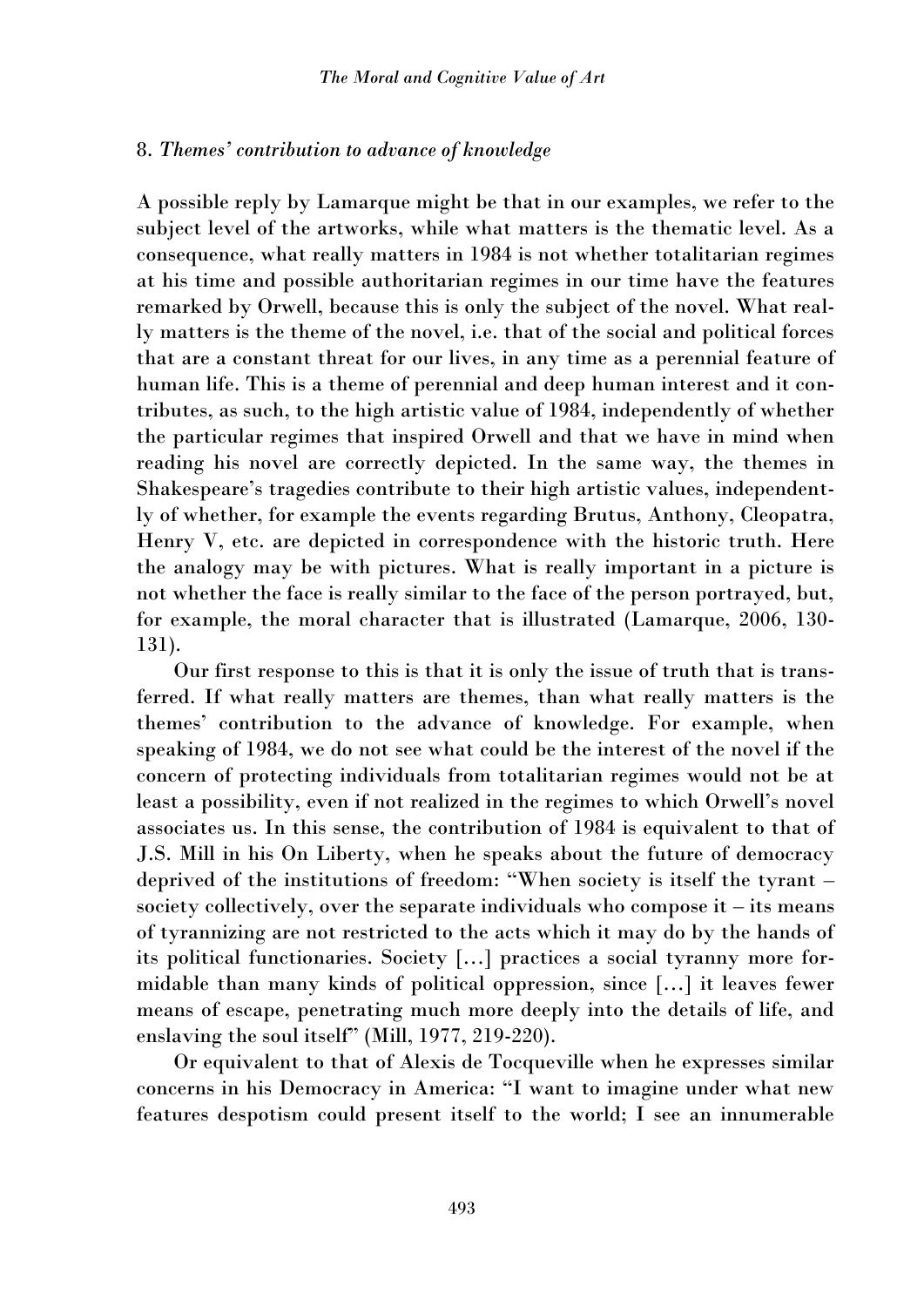crowd of similar and equal men who spin around restlessly, in order to gain small and vulgar pleasures with which they fill their souls. Each one of them, withdrawn apart, is like a stranger to the destiny of all the others; his children and his particular friends form for him the entire human species; as for the remainder of his fellow citizens, he is next to them, but he does not see them; he touches them without feeling them; he exists only in himself and for himself alone, and if he still has a family, you can say that at least he no longer has a country. Above those men arises an immense and tutelary power that alone takes charge of assuring their enjoyment and of looking after their fate" (Tocqueville [1835], 2010, 1248-1250).

Lamarque knows that cognitivists try to find the space for the artistic relevance of the advance of knowledge at the level of themes, but he denies that this is a good attempt. Thus, he says that an assessment of the truth of the theme is not relevant at all: "In the literary context what matters preeminently is whether a purported theme (as concept or proposition) helps give significance and coherence to the details of a work and thereby become a focus for reflecting on the work as a whole. A bare thematic statement on its own is of little intrinsic interest even from a literary point of view for what matters is not the summary itself but how the theme is elicited and supported through an imaginative reconstruction […] of the work in detailed interpretation" (Lamarque, 2006, 137).

We agree with Lamarque that the bare thematic statement on its own is of little importance and that what matters is how the theme is elicited and supported. But we would say the same about conclusions of most philosophical theories, as well. The difference with Lamarque is that we think that the way how the theme is elicited and supported is important, amongst other things, in order to evaluate the artworks contribution to the advance of knowledge. Here, Lamarque is skeptical: "To dwell on the worldly truth of a thematic proposition can seem a remote and pedestrian preoccupation" (Lamarque, 2006, 137). The most important reason is that "such general propositions are rarely demonstrably true or false" (Lamarque, 2006, 137). We agree with this, the same as we would in relation to many philosophical theories, or conclusions from them. What counts in the case of philosophy, as in the case of art, is the way how these general propositions are supported. An artwork, for example, in virtue of its artistic merits can represent a convincing illustration of a general proposition and, therefore, can help to shed light on our beliefs, or reshape them, as, e.g., in various forms say the authors we mentioned earlier in relation to this issue (Carroll, Davies, Young).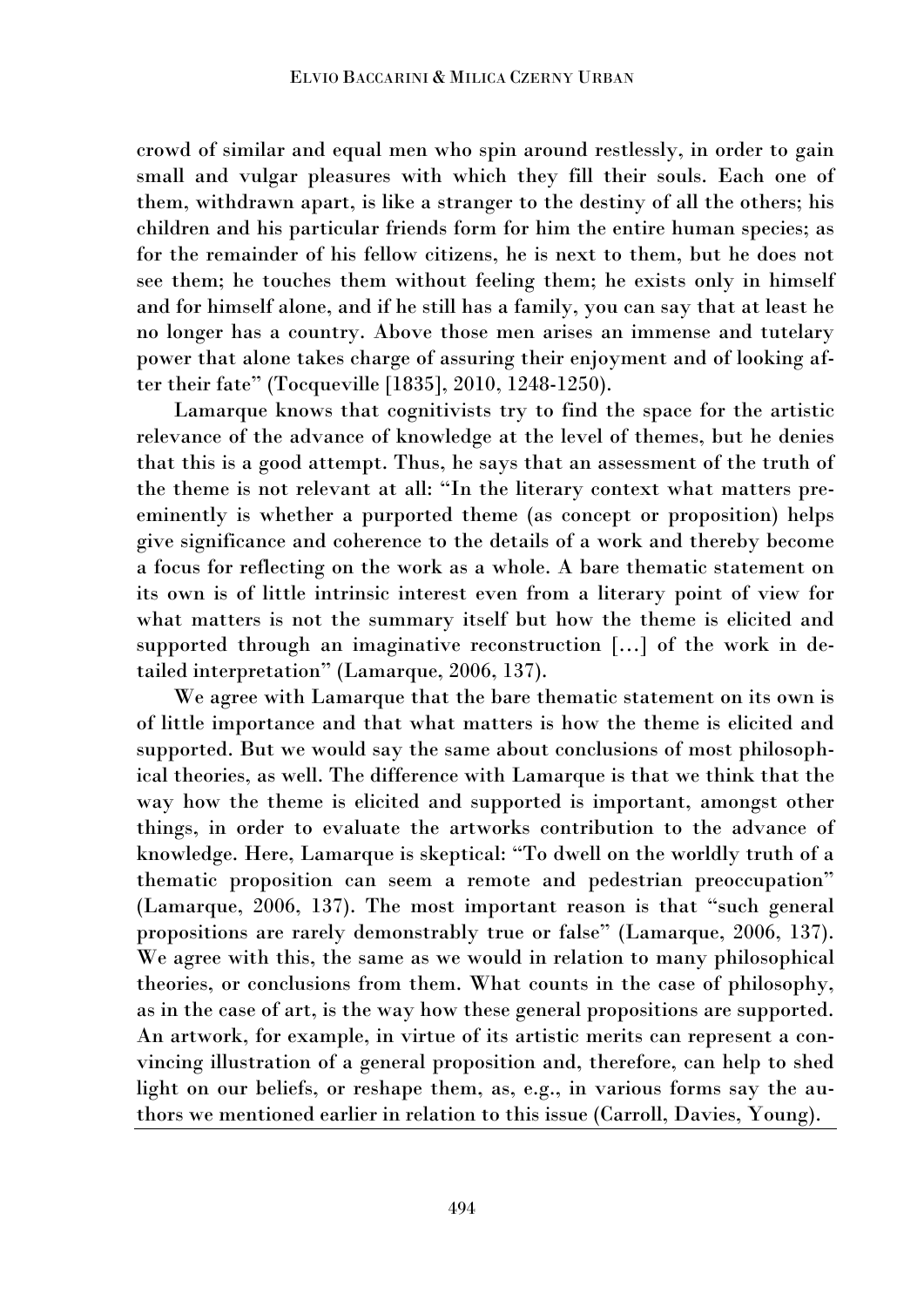#### 9. *Truth at the subject level*

To be sure, we do not think that the issue of truth at the subject level can be dismissed so easily. It would be strange if this were so, because "an apprehension of the subject is necessary for the apprehension of a literary work" (Lamarque and Olsen, 1994, 260). There are cases of artworks that are directed to specific situations, like most what frequently happens in political theatre that is intended to improve the consciousness of people in order to change a social or political situation. Let's think of a play like Brecht's The Resistible Rise of Arturo Ui. The play clearly has a primary intention i.e. that of admonishing people about the nature of Hitler's regime. We agree with Lamarque that in order to be qualified as an artwork among those really great, the artwork must include, amongst other things, a theme of universal and perennial human interest and not be too related to a specific context. Perhaps The Resistible Rise of Arturo Ui is not even one of the greatest works among Brecht's, but it nevertheless has the features of an artwork of permanent value because of the fact that through the specific subject it speaks of a theme of permanent human interest (the rise of wicked authoritarian politicians supported by corrupted centers of power). Nonetheless, we think that, although they are not so permanently valuable and although they cannot be masterpieces, artworks that are only directly relevant to a specific social and political situation are nevertheless valuable. Denying them any artistic value would support a tendency of depriving humanity of an important resource. We will return to this point later.

For the moment it is, nonetheless, important to remark another reason why the subject level matters. It is possible that sometimes if the subject level evidently contradicts truth, then this damages the theme of the work. Imagine, again, 1984 and that totalitarian orders were tendentiously and unrealistically depicted. Consequentially, it is hard to think that the subject could serve as an inspiration for the audience to be engaged with its theme. Such a fact, Lamarque might reply, is not a problem for his theory, because he would indicate that this is only a literary failure, and not an epistemological failure.

In fact, Lamarque says something analogous to cases that he analyzes. In such cases Lamarque says that there are literary works that must rely on reality, but the constraint is not based on the value of veracity as such, but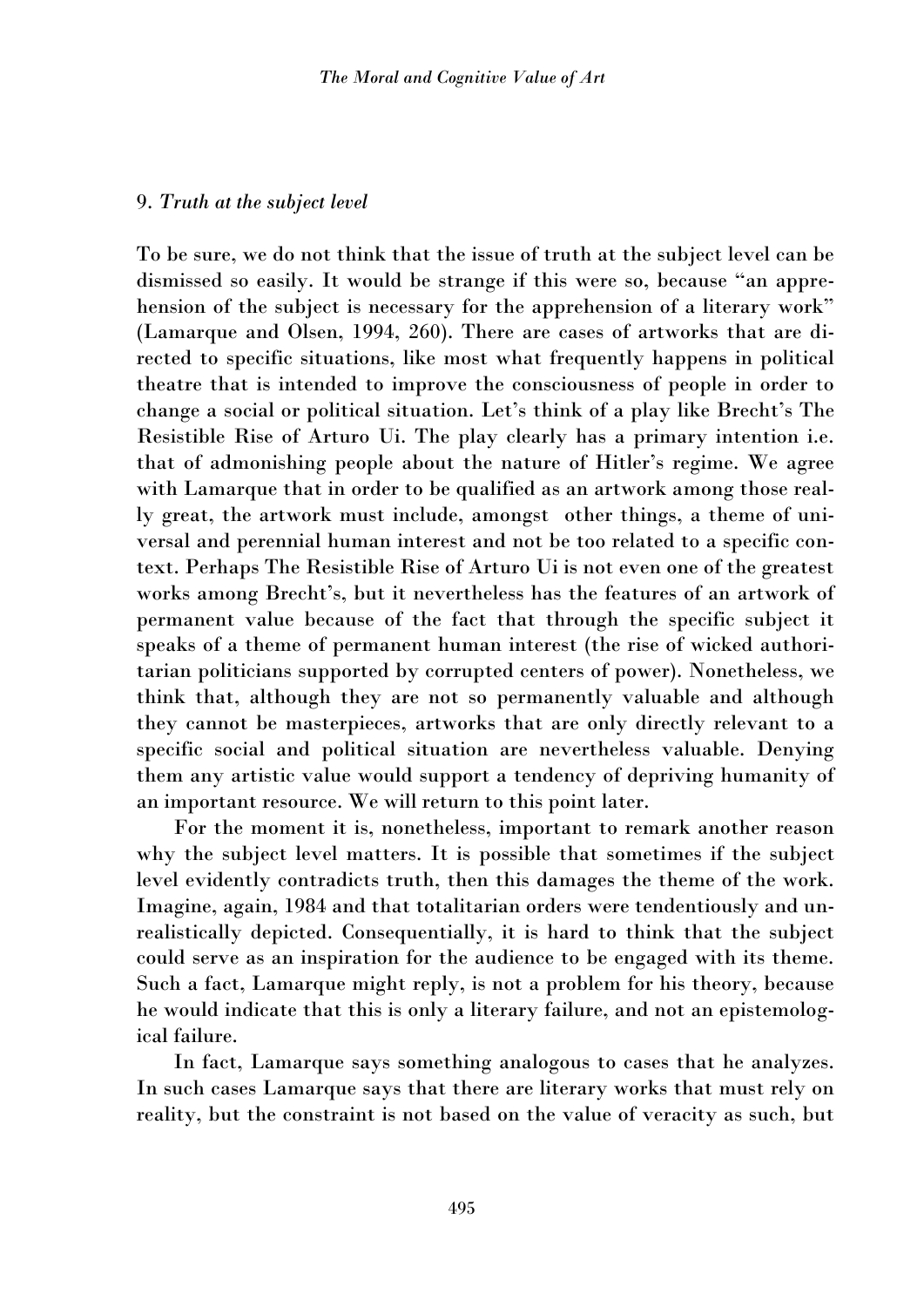on genre conventions. Among the examples there are historical novels and satires like David Lodge's Small World (Lamarque, 2009, 230-231).

# 10. *Genre conventions*

Contrary to what Lamarque argues, it seems to us that it is appropriate to conclude that the advance of knowledge is a primary goal and, therefore, not a side effect of the genre. As Lamarque says, satires are effective "precisely because of the balance they strike between exaggeration and recognized fact. If the exaggeration becomes too extreme and implausible – flouting a convention of satire – then the works lose their appeal" (Lamarque, 2009, 231). In our opinion, the exaggeration must not be too extreme primarily because of a constraint related to a cognitive and moral goal of satire: to describe the moral and personal features of some people, and to provoke an appropriate reaction in the audience. Lodge's intention was to represent the futility, vacuity and pretentiousness of (part) of the academic world. An extreme exaggeration would be unfair to this reality, for example, depicting people as stupid and ignorant, and this would be a failure for the purpose of the satire

As regards historical novels, we can see two targets in them. One is related to the creation of national myths. These novels obviously want to influence beliefs, but we do not think that we may take them as advancements of knowledge. Because of their function, they cannot fulfill the advance of knowledge. But it seems to us that at least one of the proper values of historical novels is an enjoyment in learning about past through literary means (Cfr. Rowe, 1997, 339-341). A reader would be seriously disappointed if she comes to know that she was misinformed by a historical novel. The conclusion is that the genre convention that attributes trustworthiness to historical novels is related to the epistemic expectations of the consumers of literary works, which makes the advance of knowledge as one of the proper values of historical novels. Why, otherwise, there would be such a genre convention, or, we may say, such a genre?

But the genre conventions that protect truth in the case of satires and historical novels exist in other literary cases, as well. We say this about political theatre, for example. We cannot see how engagement with such artworks can be detached from the estimation of their relation with truth. We think the same about, for example, artworks that speak about relevant mor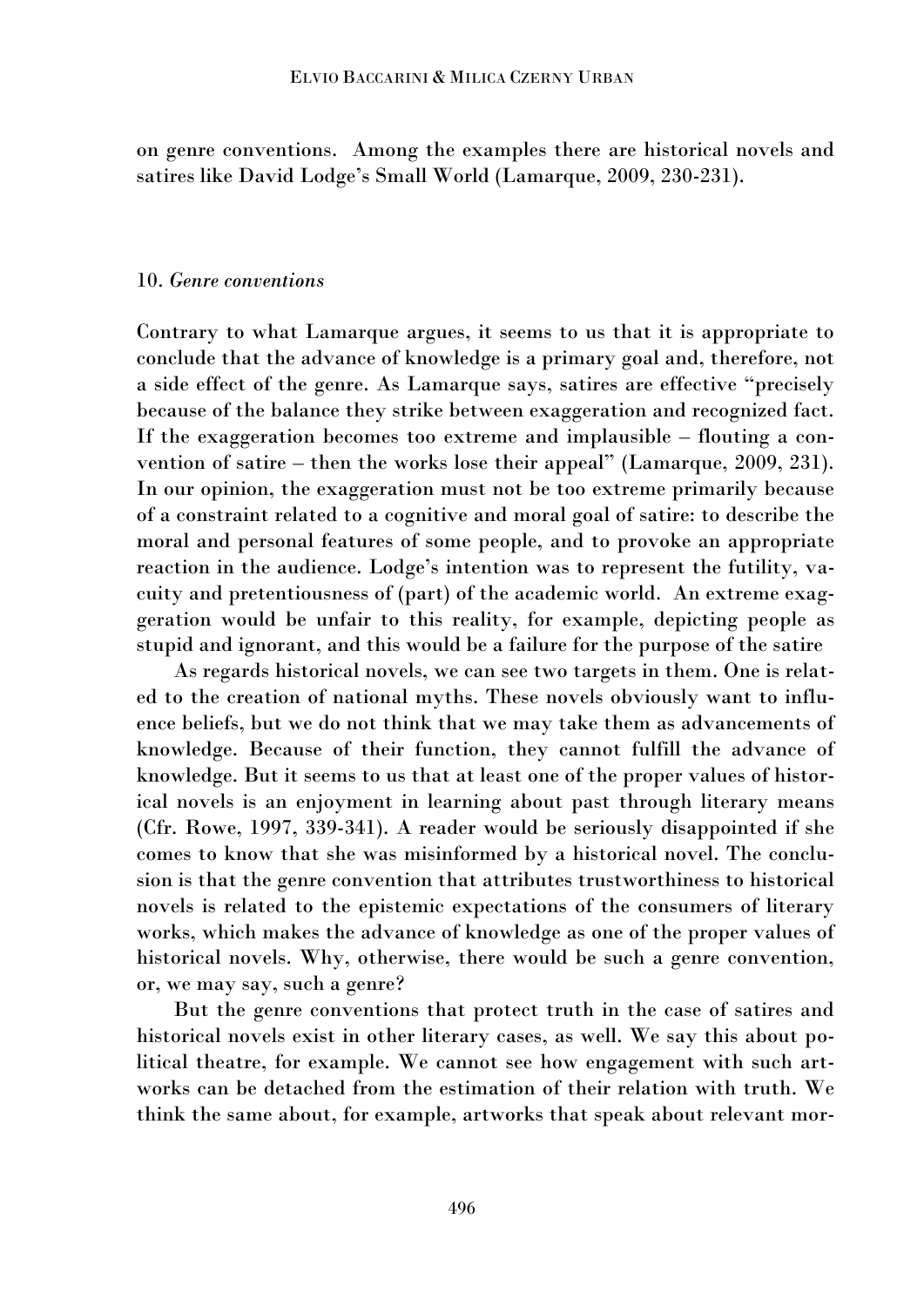al issues, like in the case of the tragedies that we mentioned above.

## 11. *Moral value as a part of artwork's artistic value*

Our next problem is to try to see whether we can answer the problems related to the thesis that the moral value of an artwork influences its artistic value. This corresponds, for example, to the thesis that the fact that an artwork improves us morally (for example, by improving our moral understanding) is part of its artistic value, or to the thesis that immoral content decreases the artistic value of artworks. The stance can be affirmed from more radical to more moderate positions. There are mainly two possible doctrines in the discussion on whether aesthetic and moral values are, and in what way, interconnected, and at the same time, should we take moral value as a value relevant for the evaluation of art (for artistic value). These are autonomism and moralism that have radical or moderate versions.

So, the core of the debate turns on the question whether moral defects and/or moral values influence the broad aesthetic of the artwork and in what way. Autonomism holds that the moral character of a work is irrelevant to its value as a work of art, and that evaluation of art should be strictly focused on an artwork's narrow aesthetic properties. The most radical version of this doctrine is called radical autonomism/ radical aestheticism<sup>14</sup> that says that it is inappropriate to involve moral or any other properties, besides narrow aesthetic ones, in the evaluation of art. Advocates of autonomism do not deny existence of all sorts of different properties and values related to artworks, but they think that we should appreciate narrow aesthetic autonomy when evaluating art and restrain from including these other values into accounts of artistic value. Formalism, usually seen as a form of autonomism, says that in the evaluation of art, we should take only formal features of art into account. A moderate version of autonomism, also known as sophisticated aestheticism, states that an artwork's moral character may influence its intrinsic value - where such value is conceived primarily if not exclusively in aesthetic terms - but does not do so necessarily. The main idea is that an

<sup>14</sup> We use the expressions autonomism and aestheticism interchangeably since autonomism stands for emphasizing the notion of autonomy of a narrow aesthetic value and consequently of artistic value, and aestheticism stands for underlining the importance of a narrow aesthetic value.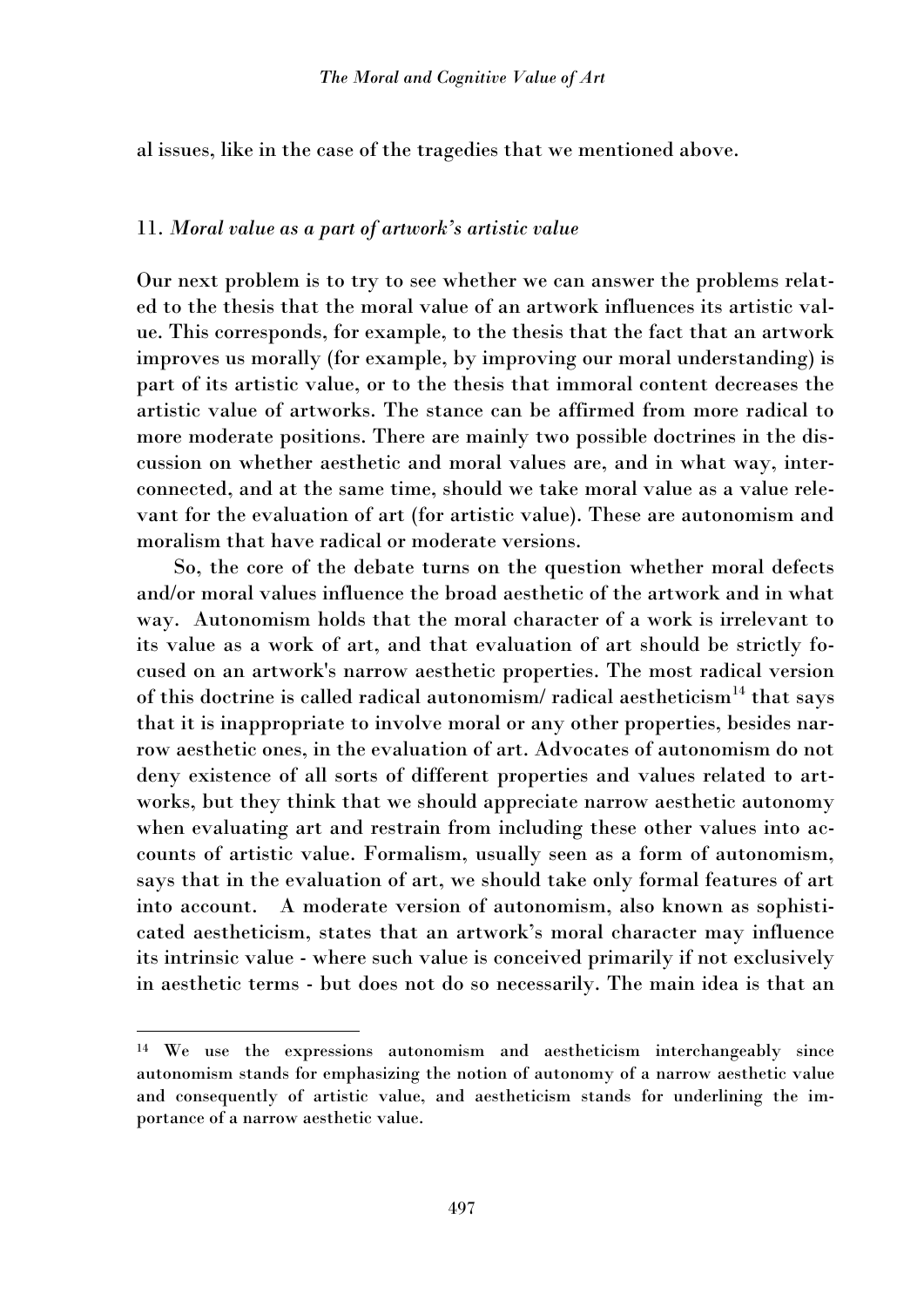artwork's moral character influences its value indirectly if that moral character blemishes or promotes an artwork's aesthetically valuable properties.

Moralism in its radical version, often called ethicism (the position of Gaut to whom we have referred above), centers around the claim that the moral character of artwork is crucial to our appreciation and evaluation of that work. This doctrine says that an artwork's value is entirely determined by its moral character. Moral value, when it manifests ethically excellent attitudes, supports the aesthetic value of an artwork, and when it manifests morally repugnant attitudes counts as an aesthetic blemish.

A moderate formulation of this moralism states that the moral value of a work is sometimes relevant to its artistic value, and it is so to the extent it decreases or promotes the intelligibly and imaginative experience provided by the work. The moral value of artwork is relevant to its overall artistic value because sometimes moral defects can count as aesthetic defects, and moral merits can count as aesthetic ones, but this isn't necessarily so (Carroll, 1998, 419). The important feature of this doctrine is insisting on eliciting the right (emotional) response in an audience. If an artwork fails to achieve the right moral response, it will count as an aesthetic failure (Carroll, 1996, 233).

#### 12. *Immoral artworks*

The problem for all positions that affirm the moral relevance for artistic value is represented by highly evaluated artworks that are nevertheless, beyond any doubt considered immoral. On the contrary, this may not be a problem for Lamarque, because of the fact that he says that although moral dimensions of artworks unquestionably exist, the moral value of a literary work has only a limited influence on the overall artistic value of the work. Precisely, as we have seen, the artwork must engage in depth with permanent issues of human concern, and defects in this are artistic failures. But, the moral vision of the artwork does not have constraints as, for example, of being true.

In our opinion, the problem of immoral artworks is frequently overestimated and for this reason we offer some distinctions. First, we have the simplest situation that is represented by works whose subject is immoral but moralise about it. Among such works there are, for example, The Picture of Dorian Gray, Lolita, and Dangerous Liaisons. Such works appear as im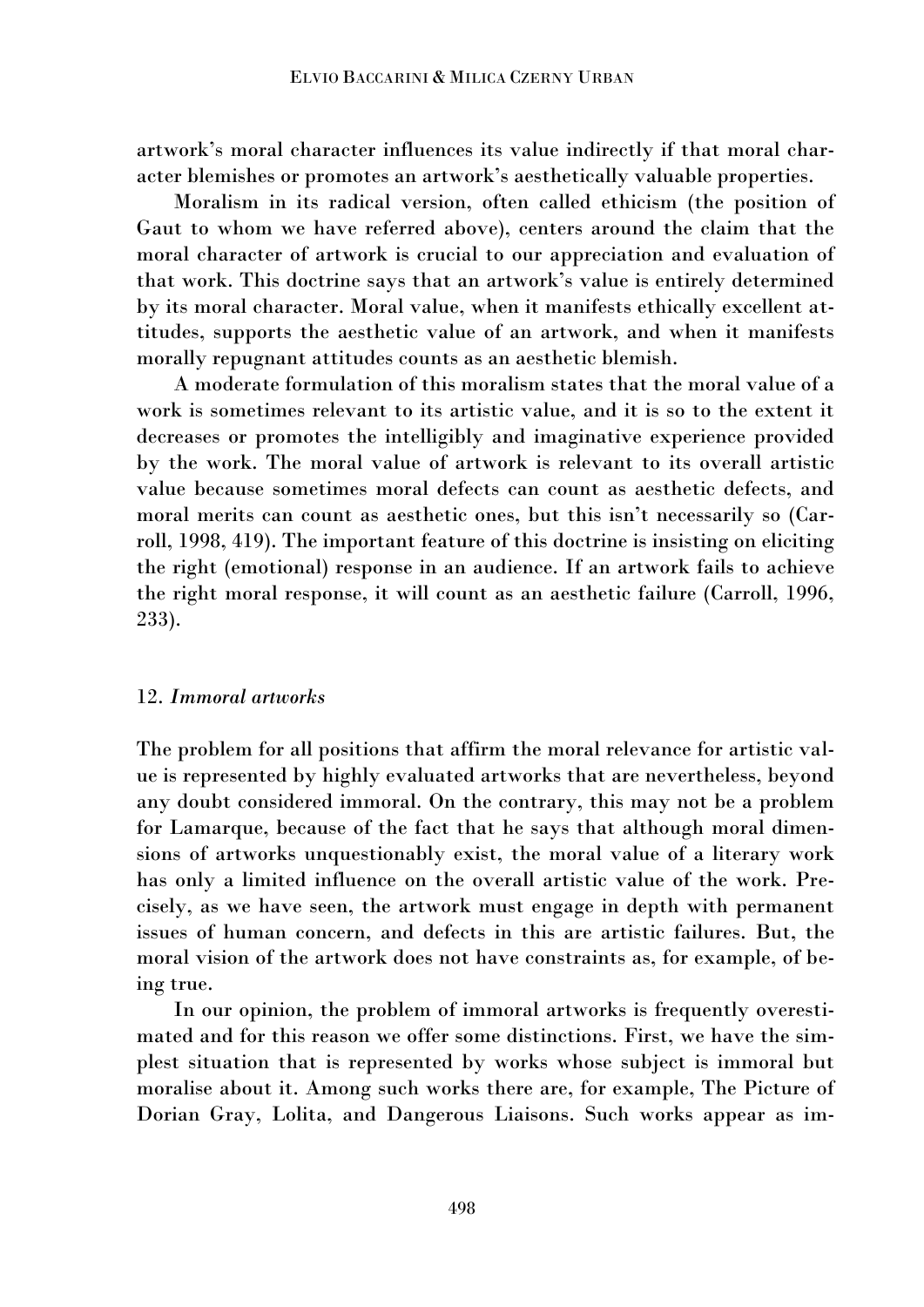moral in their subject, but, to maintain Lamarque's distinction, moralise at the thematic level and, consequently, cannot properly be judged as immoral. We put in this category Hemingway's story The Short Happy Life of Francis Macomber, the work discussed by Eileen John. She points out that this short story wouldn't be better if it didn't have moral flaw. Since it is a story of overcoming fear and humiliation as a test of a human worth, as John says, it "needs its wrong-headed moral framework to be the excellent story that it is" (John, 2006, 334).

Second, we have artworks with immoral dimensions without judgement. The artwork simply shows an immoral perspective. As an example we can use Agota Kristof's book, Trilogy. Perhaps the most morally problematic is the first book, called The Notebook. It is a story that describes the lives of nameless twins that grow up in a Hungarian village near the border, during the 2nd World war. They live with their evil grandmother, and they find ways to survive the war. On the one hand they can be extremely friendly and caring, for example for the girl next door, on the other hand they are two extremely awful boys who steal, deceive, betray and even murder whenever they think this is needed, and feel no remorse about this. However, what is extremely important is that through reading Kristof's work we gain an insight into another perspective, one that calls for us to reconsider our positions, opens up the question of morality to us and the legitimacy of some procedures, and raises questions such as does a crime need a motive, or can a crime pass unpunished and similar. Although the moral value pictured by Kristof is directly opposed to our ordinary moral values, there is a cognitive value present in her work in the way that it enables us to become better acquainted with a morally questionable perspective, so that we can confront it more effectively. Similar examples are offered by Eileen John. In discussing artworks that shows a different (a)moral world and considering what it would be like to live in one, she mentions, as examples of amoralism, the movies Trainspotting and The Talented Mr. Ripley.

Third, we have works that are immoral where immoralism is at the same time presented as beautiful, good and desirable. They hide the reality, which is judged as immoral according to values that are generally accepted. Here we can mention Triumph of the Will by Leni Reifenstahl. This is a controversial work that extols Hitler and the National Socialist Party. Due to its formal and narrow aesthetic characteristics it is considered to be one of the greatest works of documentary film, although it's moral dimension is culpable. So, the first thing we can say is identical to what we said earlier, when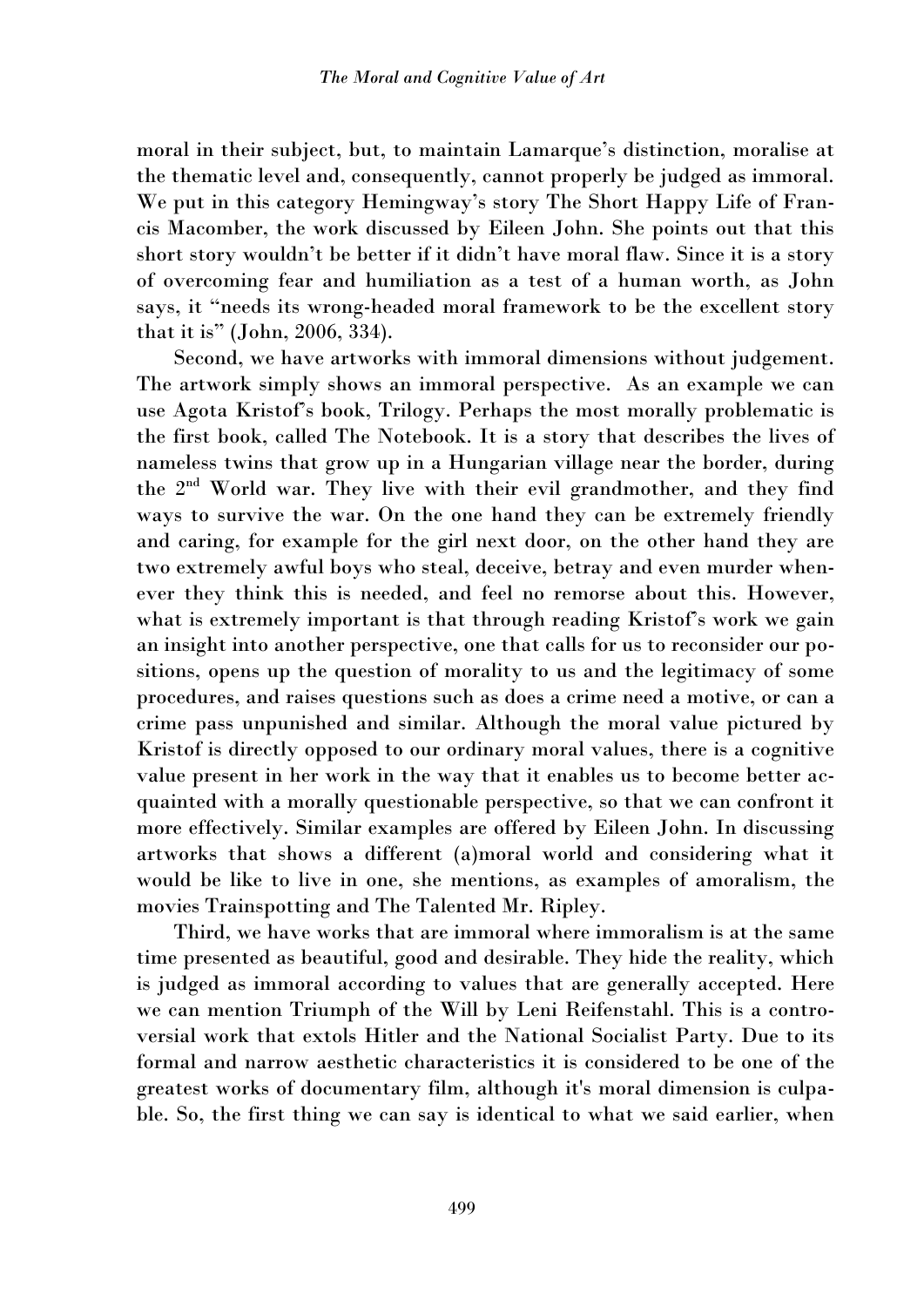speaking about cognitive value. An artwork can lack cognitive or moral value, but nevertheless has aesthetic merits in the narrow sense. But in fact the moral and cognitive value of this film is important. Leni Reifenstahl tells us to watch a work that we consider morally defective as something beautiful. Nevertheless, we find the film important, amongst other things, for this reason, because it offers us the possibility to exercise our intuitions connected to moral defects and the wrong vision that the film offers, but also the possibility to have a better understanding of Nazism, as well. For example, the film helps many people to understand the value of community, and this is important in order to organize proper social politics that balance in a proper way the value of individuality and the value that the community has for many, in order to avoid extremist degenerations. The value of the film, therefore, can be found amongst other things in the point that it is a challenging case, which offers a new way of enhancing moral understanding of a phenomenon of great moral importance. Considering these things, we think that the similar (but of course not so disturbing) example is proposed by John's giving the story about her reading of The Portrait of the Lady. She mentions that, when she first read the book, she was disappointed by Isabel's choice, but after the second time she came to appreciate her decision given the circumstances of her world. John states that she offered these examples in order to show that artwork sometimes can be partly valued for its morally commendable character. In this last example, the value of such an artwork is that it made her rethink, especially in the second reading, Isabel Archer's life story, and even without having an emotional and moral response, the experience of reading did have a moral importance and was the cause of her strong reaction (John, 2006, 334-336).

#### 13. *Cognitive and moral value relevance in institutional framework*

We conclude with further remarks that intend to show why Lamarque would have to embrace the thesis that the cognitive and moral dimensions of artworks are relevant for the artistic value of artworks. He supports the institutional account of literature. It is within the institution of art that we "investigate the role of authors and readers and the nature of literary works" (Lamarque, 2009, 61), and "the existence of literary works depends on a set of conventions concerning how they are created, appreciated, and evaluated;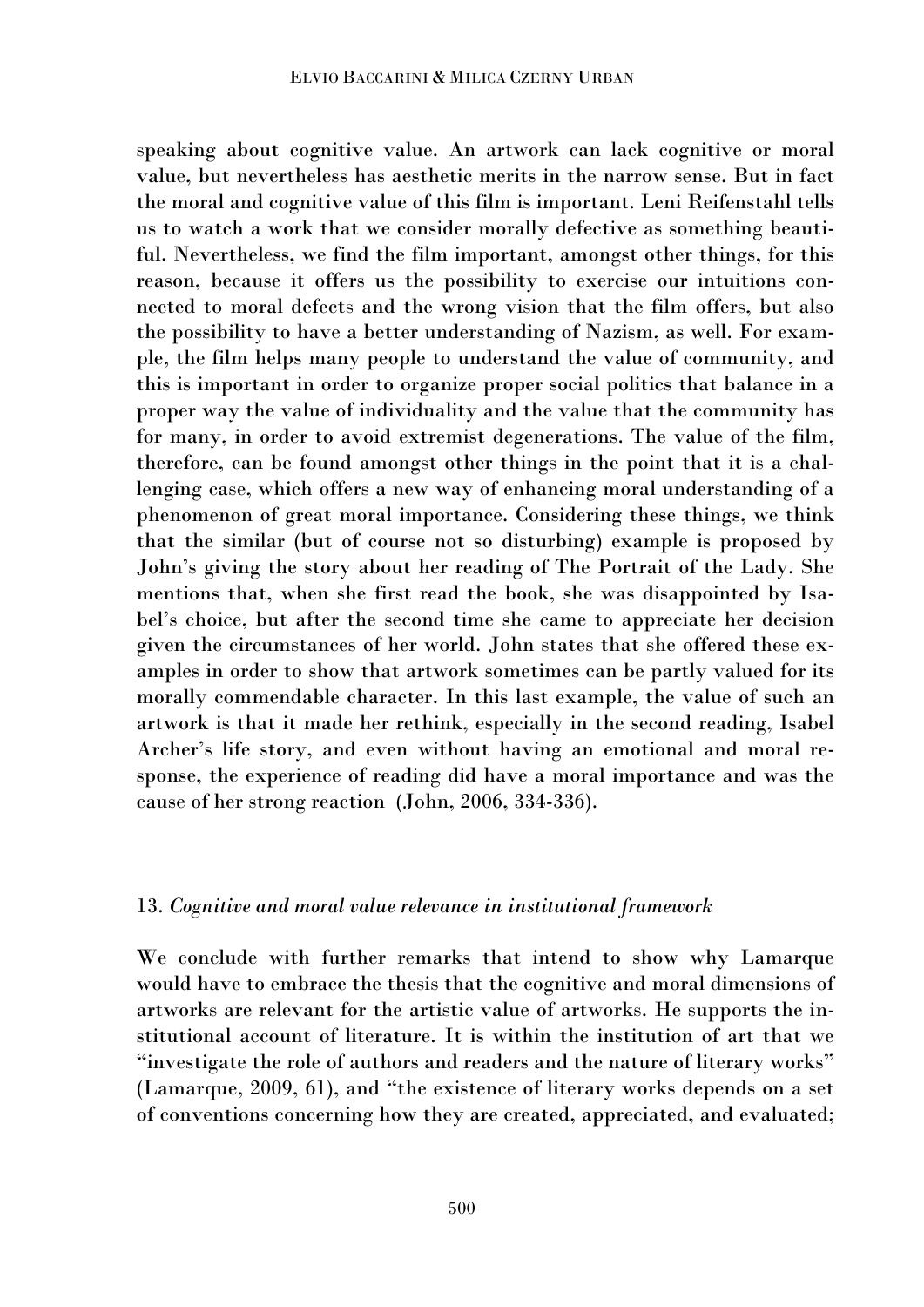in other words, on attitudes, expectations, and responses found in authors and readers" (Lamarque, 2009, 62). Included in this, there is an invitation to "readers to reflect, on thematic ideas that both bind together and transcend the immediate subject portrayed" (Lamarque, 2010, 79). Related to the thematic ideas, Lamarque remarks the expectation of "moral seriousness, in the sense of some broad human interest raised and developed. […] Readers of literary works will have a conventional expectation that humanly interesting themes will be explored and developed through the subject presented" (Lamarque, 2009, 63).

But, if literary works can advance knowledge (and Lamarque does not deny this: "indeed it can be shown that fiction is an especially apt vehicle for certain kinds of learning" (Lamarque, 2006, 133); "It seems all too easy to find both factual and universal truths in works of literature (notably novels) and to discover instances where readers learn through novels" (Lamarque, 2010, 79) and some of them are not substitutable, as it happens in the case when experiences of the artworks provide insights (Lamarque and Olsen, 1994, 288), and if literary works are shaped in an institutional framework that establishes how they are appreciated and evaluated, as well as the proper expectations of readers, it becomes a strong argument. This has been put forward by James Young (Young, 2001, 1-22) in defending the claim that the advance of knowledge – and not only moral seriousness as indicated by Lamarque –, is one of the fundamental values of literary works (to be sure, contrary to Lamarque, Young speaks about art in general).

Young's argument starts by (i) the interest we have in the production of the greatest number of artworks with the greatest possible value. Then, (ii) Young reminds us that the advance of knowledge is a great human value, and (iii) that artworks can advance knowledge in an important way, even in a distinctive way (in Young's opinion, artworks give a specific contribution to the advance of knowledge as illustrative representations, in opposition to sciences and philosophy that give their contribution with semantic representations) (Young, 2001, 23-113). As a consequence, in the expectations we have about artworks in the institutional shaping of art it would be reasonable to put not only moral seriousness but, also to include the advance of knowledge, and not to leave it as a side effect.<sup>15</sup>

At this point, Lamarque might remark that the advance of knowledge is

<sup>&</sup>lt;sup>15</sup> For the value of having the institution of literature considered as art, see also (Feagin, 2010, 92)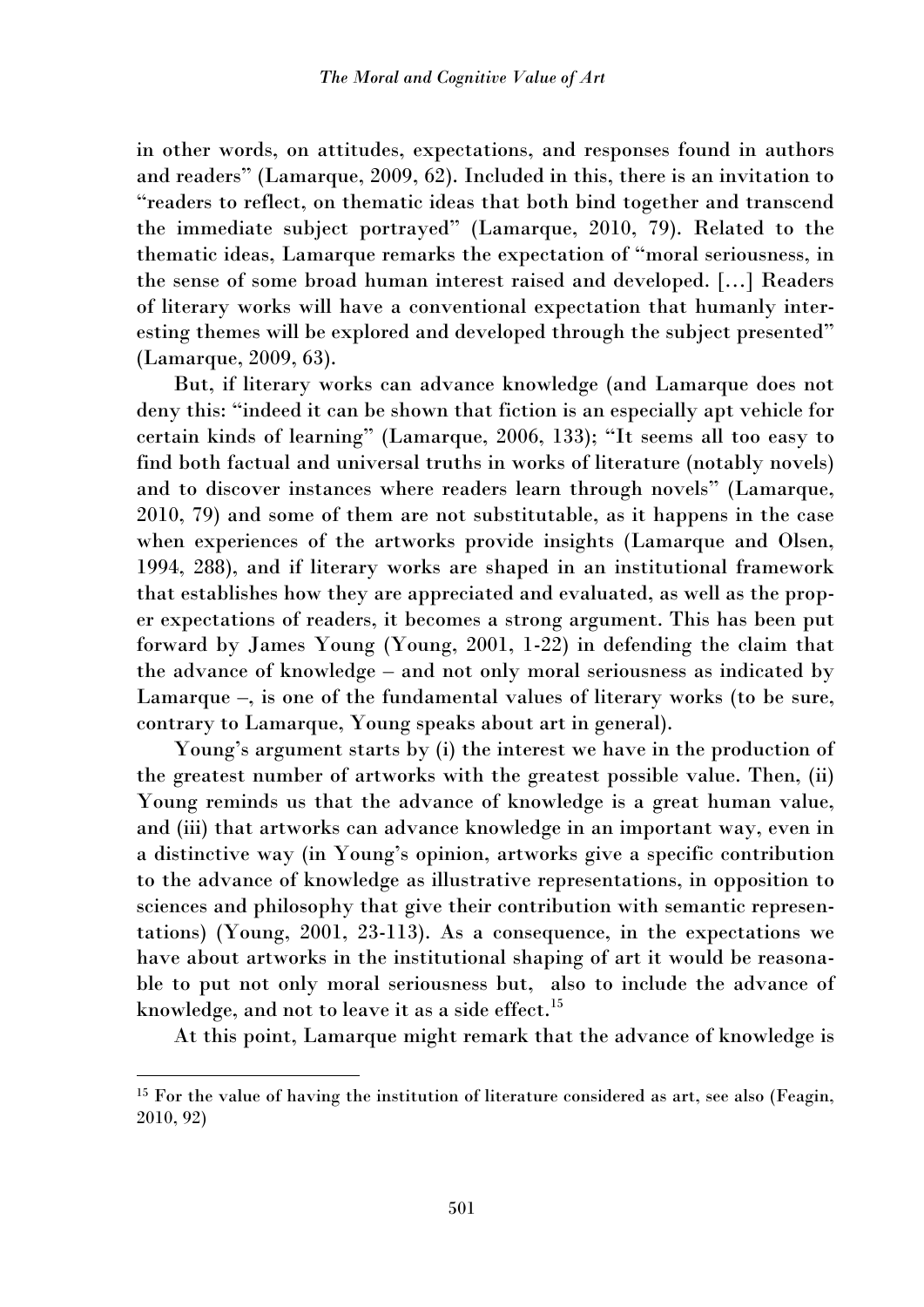not a distinctive virtue of art (he speaks only of literature, but as usual we extend the discussion). It is a virtue shared with sciences, philosophy, etc. From this, Lamarque concludes that the advance of knowledge cannot be a value of literature as literature. We do not see any reason for this conclusion, i.e. we do not see any reason not to assume that some shared virtues are at the same time values of literature as literature (or, in our discussion, of art as art). This is in the same way as contributing to the making of comfortable and safe objects is a value of architecture, although it is shared by civil engineering. But, there is a further and more important reason. Authors like James Young say that the contribution of art to the advance of knowledge is specific, it is different from how philosophy and science contribute to the advance of knowledge (although not deserving of a lesser reputation, as we have shown earlier) Consequently, its distinctive contribution to the advance of knowledge represents a distinctive value (Cf. Currie, 1995, 911).

Young's thesis may be a valuable starting point to answering Lamarque's objection that sometimes attempts to contribute to the advance of knowledge reduce the artistic value of artworks, like in the case of didactic works and the frequently mentioned Uncle Tom's Cabin. Perhaps, this is so because in such cases the cognitive role is not explicated as well, i.e. these artworks try to contribute to the advance of knowledge by imitating philosophy's or science's way of representing, instead of making use of the peculiar artistic means.

To be sure, the last thesis that we offer is again conditional to Lamarque's endorsement of the institutionalist thesis. Eileen John would say that we might be more ambitious because she says that art needs to justify its value anyway, and that for this reason it must remark upon its potentialities to satisfy what is of value for human beings: "The idea is that there is an invitation built into the existence of art, inviting us to ask whether the work is worth having at all". (John, 2006, 340) This, as John says, does not put a mechanically moral value (we may add the value of the advance of knowledge) among artistic values. But art "seizes on whatever it can in order to make itself matter to us in this larger way. We happen to need to have moral matters explored and presented accurately, and we often take great satisfaction in that process as well" (John, 2006, 340). But Daniel Jacobson denies that this is how moral and epistemological values can become artistic values. There may be an artwork that satisfies important human needs without being of great artistic value (Jacobson, 2006, 349-350).

We do not enter in this wider debate, here. We limit ourselves to the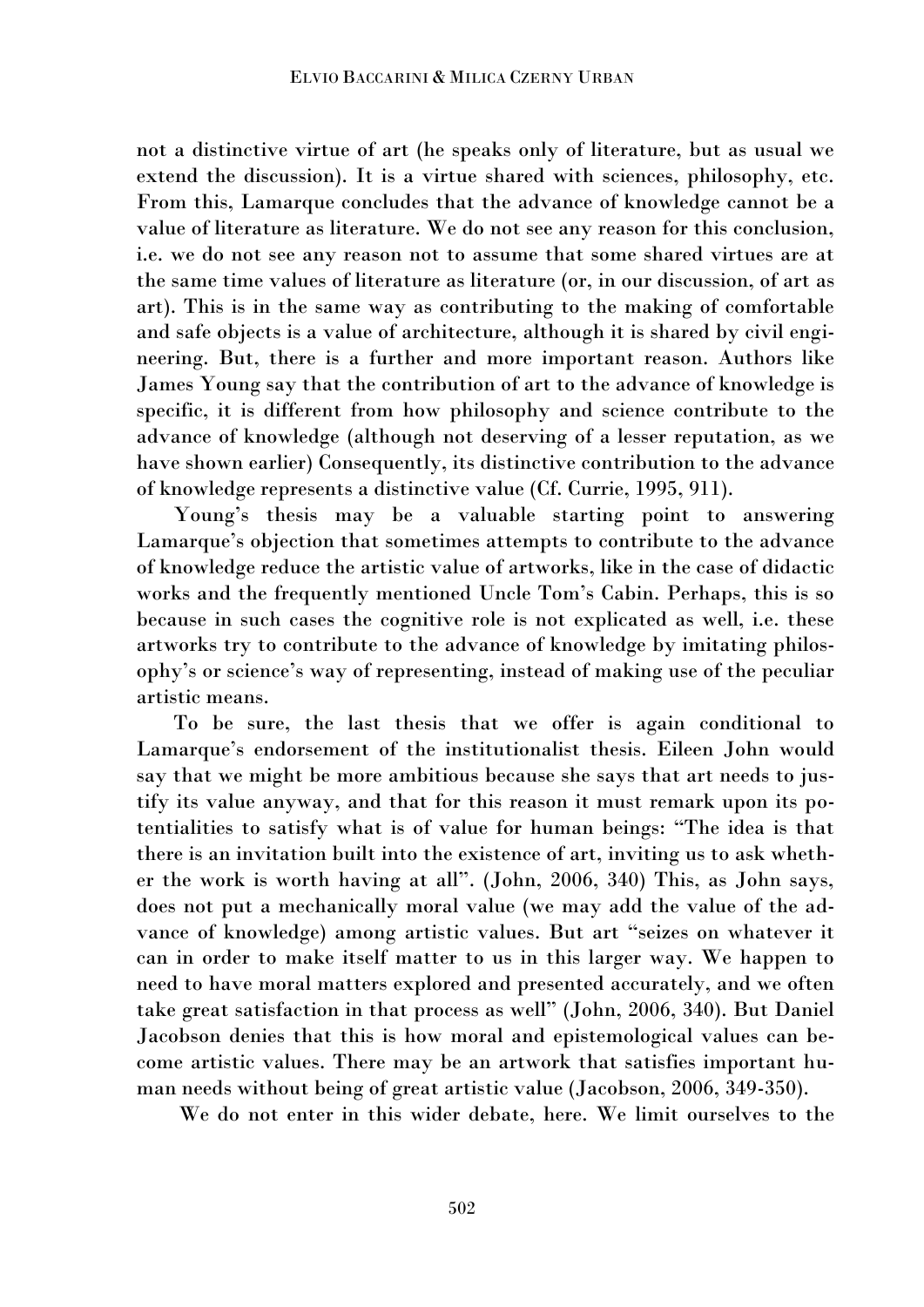institutionalist perspective endorsed by Lamarque. He supposes that there is such a clear institutional framework. We are not without uncertainties that this is so. Anyway, if there is more than one institutional framework, we may rationally choose, as Young says, the one that includes the appreciation of values of art that in the best way embraces the values that we, as human beings, can receive from art. Or, if there is only one established tradition, there is no reason not to reform it in order to maximize the benefits that we can receive from art. We endorse the suggestion of Simon Blackburn (who, however, speaks against the institutional shaping of the proper approaches to artworks) that a person does not approach an artwork inappropriately if she opens her mind to aspects of a work (like those cognitive) but she "may feel short of reading something well as literature if [she is] blind to enough aspects of it" (Blackburn, 2010, 88). In accordance with this suggestion, we support openness in the institutional framework of arts for the artistic evaluation of everything that art can offer of value to humanity, and we do not see any reason to exclude anything from the appropriate artistic evaluation of artworks if it is based on artistic features like "the subject matter, the quality of writing, and the structure of the novel" (Feagin, 2010, 91).

After all, in the examples of institutional frameworks put forward by Lamarque the rule-governing of practices is not casual, but intended to optimize the functions of the practices. This is true, for example, for the administration of law (Lamarque and Olsen, 1994, 257), as well as chess, or cards (Lamarque, 2009, 268).

## *Bibliography*

Baccarini, E. (2010), "Reflective Equilibrium, Art and Moral Knowledge", Proceedings of the European Society for Aesthetics, vol. 2, 20-33

Blackburn, S. 2010. "Some Remarks about Value as a Work of Literature" British Journal of Aesthetics 50 (1): 85-88

Carroll, N. (1996), "Moderate moralism", British Journal of Aesthetics, 36 (3), 223-238

Carroll, N. (1998), "Moderate Moralism Versus Moderate Autonomism", British Journal of Aesthetics, 38 (4), 419-424

Carroll, N. (2000), "Art and Ethical Criticism: An Overview of Recent Directions of Research", Ethics 110 (2):350-387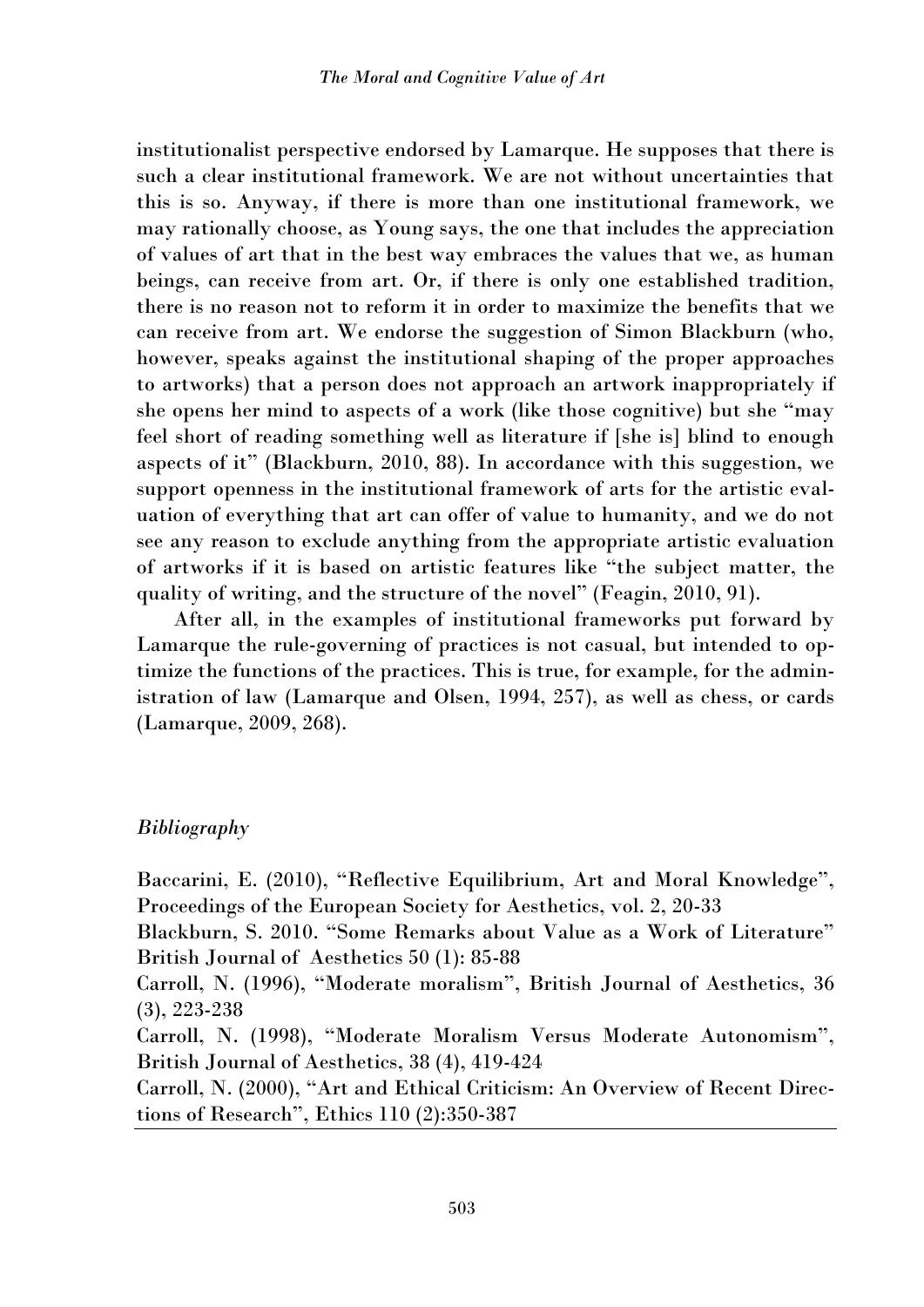Currie, G. (1995),"Peter Lamarque and Stein Olsen: truth, fiction and literature: a philosophical perspective" Mind, 104(416), 911

Davies, D. (2010) "Learning through fictional narratives in art and science", in Representation in Art and Science, Roman Frigg and Matthew Hunter, eds., Beyond Mimesis and Convention: Boston Studies in the Philosophy of Science 262, Dordrecht: Springer, 51-69

Devereaux, M. (1998) "Beauty and evil: the case of Leni Riefenstahl's Triumph of the Will" in Aesthetics and Ethics, Essays at the Intersection, ed. Jerrold Levinson, Cambridge University Press, 227-256

Emerson, J. "The Lives of Others", RogerEbert.com, February 16, 2007, July 21, 2012.

(http://rogerebert.suntimes.com/apps/pbcs.dll/article?AID=/20070215/REVI EWS/702150302)

Feagin, S. (2010) "Giving Emotions Their Due", British Journal of Aesthetics 50 (1):89-92

Gaut, B. (2007), Art, Emotion and Ethics, Oxford University Press

Harcourt, (2010), "Truth and the "Work" of Literary Fiction", British Journal of Aesthetics 50 (1): 93-97.

Jacobson, D. (2006), "Ethical Criticism and the Vice of Moderation", in Contemporary Debates in Aesthetics and the Philosophy of Art, ed. Matthew Kieran, Blackwell, Blackwell, 341-356.

John, E. (2006), "Artistic Value and Opportunistic Moralism", in Contemporary Debates in Aesthetics and the Philosophy of Art, ed. Matthew Kieran, Blackwell, 331-342

Lamarque, P. (2006), "Cognitive Values in the Arts: Marking the Boundaries", in Matthew Kieran, ed., Contemporary Debates in Aesthetics and the Philosophy of Art, Blackwell,127-139

Lamarque, P. (2009), Philosophy of Literature, Blackwell

Lamarque, P. (2009), "Artistic Value", in Central Issues of Philosophy, ed. John Shand , Wiley, 232-243

Lamarque, P. (2010), "Precis of The Philosophy of Literature", British Journal of Aesthetics 50(1): 77-80

Lamarque, P. and Olsen S.H. (1994), Truth, Fiction, and Literature, Blackwell

Lane, A. (2007), "Guilty Parties", The New Yorker, February 12, 2007, July 21, 2012,

(http://www.newyorker.com/arts/critics/cinema/2007/02/12/070212crci\_cine ma\_lane?currentPage=all)